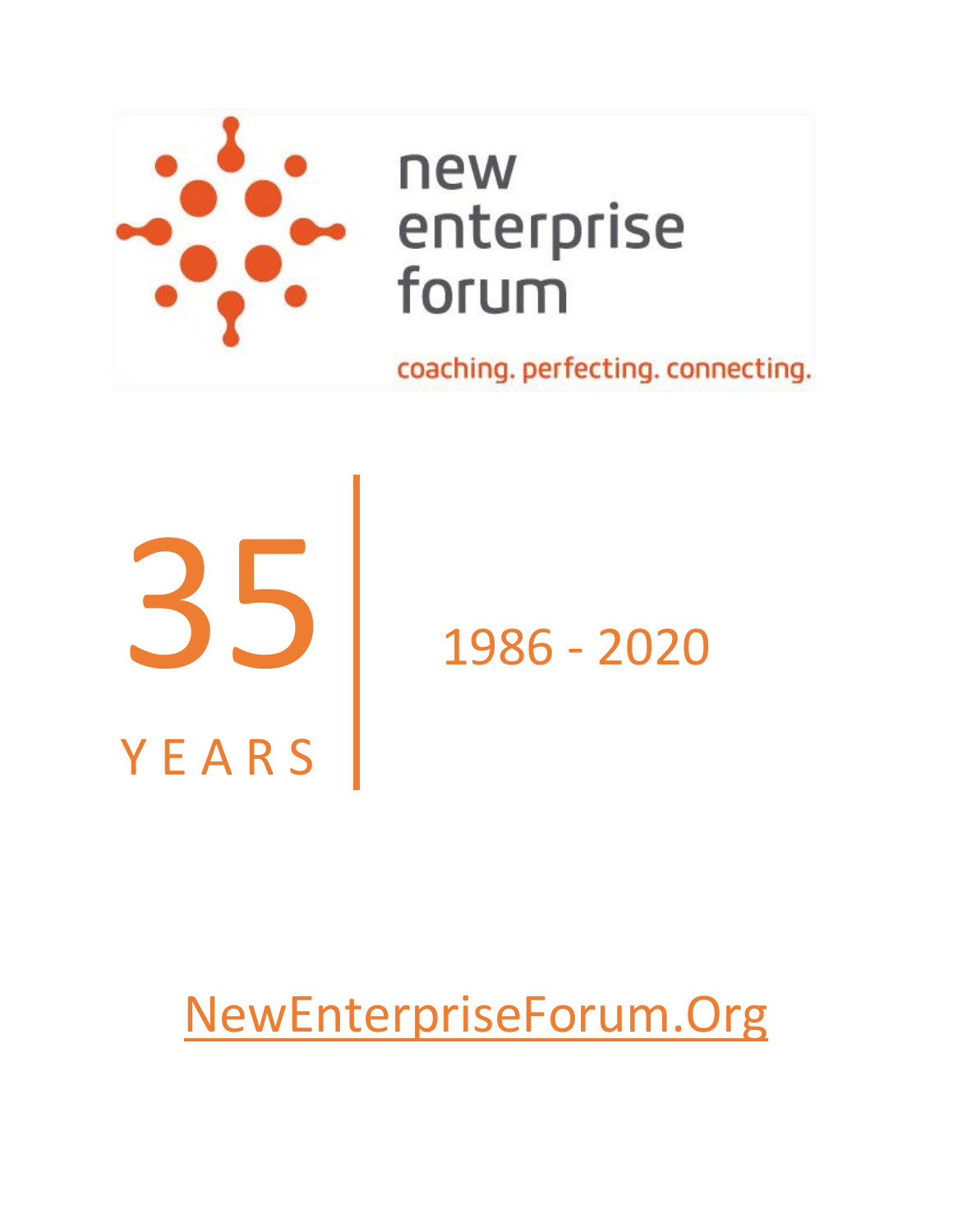# NEF 35 Years Of Coaching Entrepreneurs

### The Experience:

The entrepreneurial landscape has grown where universities are offering programs in developing and nurturing innovation. With the support of the state of Michigan, entrepreneurial incubators and accelerators have also grown. Entrepreneurs have received critical training in developing their products and services. Investor groups have increased in number as they are attracted by the opportunities of these early startups. Jobs have been created as startups received funding to progress into the growth phase of their businesses. All this activity has been based on the unifying idea that cultivating innovation is the key to a prosperous economy for Michigan and the United States.

It is common knowledge that entrepreneurs go out of business at an alarming rate. On the surface, it seems the return on startup investment is very low when measured by that statistic alone. What is difficult to measure are the overall benefits their experiences have on the economy. One failed business fosters knowledge on how to be more successful the next time. Another failed product becomes the seed for a better more successful product. This natural process affects all the people and organizations supporting entrepreneurs. Relationships and networks are developed that lead to opportunities for everyone involved whether it is with startups or growth stage businesses.

Being a part of New Enterprise Forum is participating in the growing entrepreneurial community. We get involved anticipating one thing and come away with so much more. We are inspired by the people we get to know. We learn about new technologies and successful business practices. We experience struggles with entrepreneurs during their business development. We are encouraged by their successes regardless of how large or how small. Out of our collective efforts, we are transformed into better business owners, professionals and entrepreneurial supporters. That is the New Enterprise Forum experience.

Happy 35<sup>th</sup> Anniversary NEF with over 400 companies coached and lives forever enriched!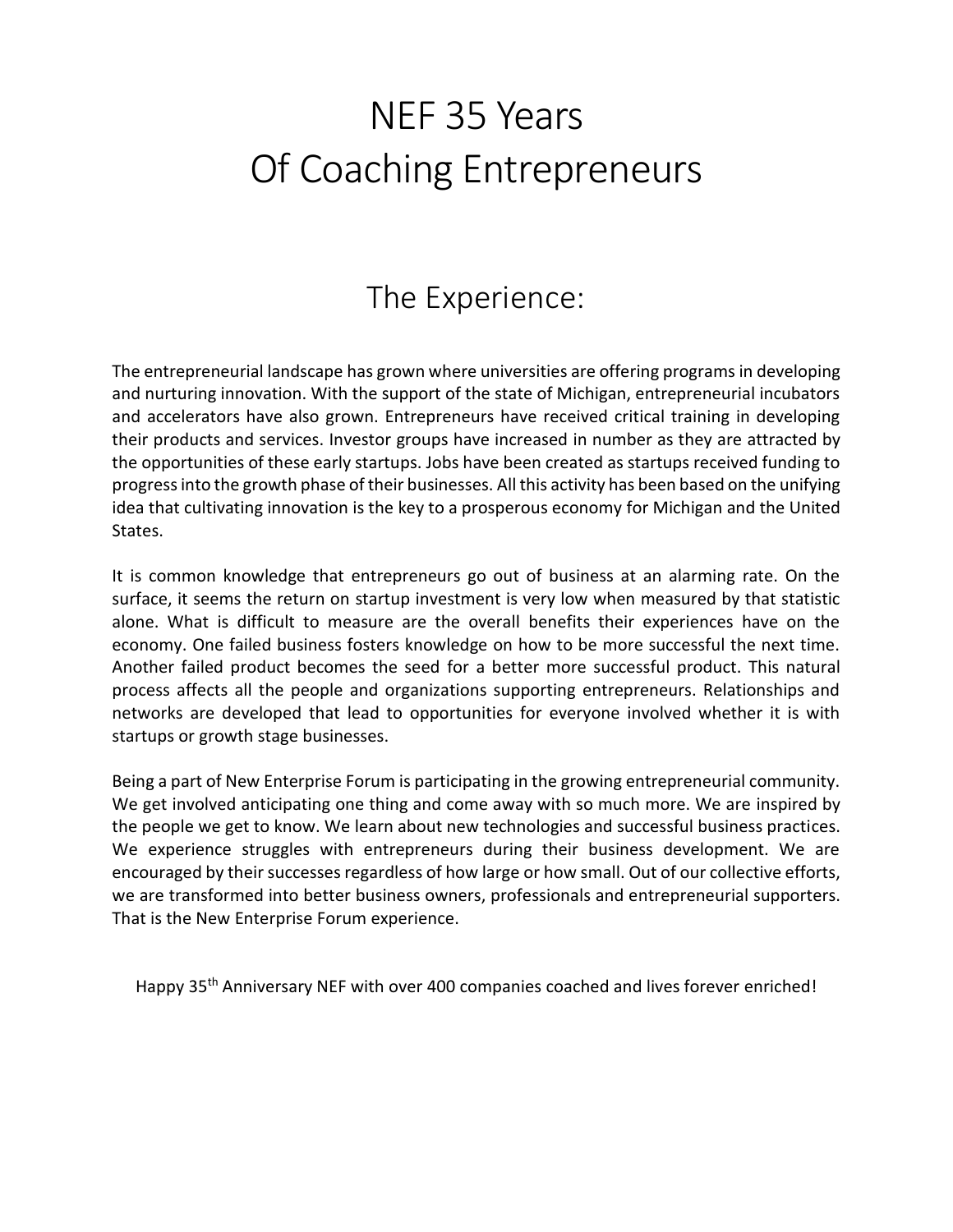## The New Enterprise Forum Story How It All Began:

For 35 years, entrepreneurs who believe in the possibilities have gathered each month at the New Enterprise forum to strengthen our entrepreneurial community. It started in the mid-1980's, when Ann Arbor had one venture capital firm, no forums for entrepreneurs or investors and little infrastructure to support an entrepreneurial idea. Even so, Tom Porter had a notion. It was a small idea at first and gained momentum as he discovered other like-minded people who believed they could establish a forum where business professionals could exchange ideas. He sold the idea to 18 people who formed a board and pooled their expertise and the New Enterprise Forum was born.

The volunteer group was astounded and encouraged by the attendance at those first few meetings. The 35-year-old tradition of NEF meetings has shown tangible results. Jobs were created, revenues were produced, funding was secured, and key people and advisors were employed.

Equally important are the tangible results: the meetings that evolve into business partnerships, the introductions that connect an attorney or banker with a startup venture who needs their early counsel, the 'hello' that starts a friendship and matches a job with a key employee. There is not a good way to track it all, but it is the heart of a thriving entrepreneurial community – coaching entrepreneurs, connecting them with resources, and perfecting their investor pitch. It has been at the core of the NEF mission since the beginning and continues to this day.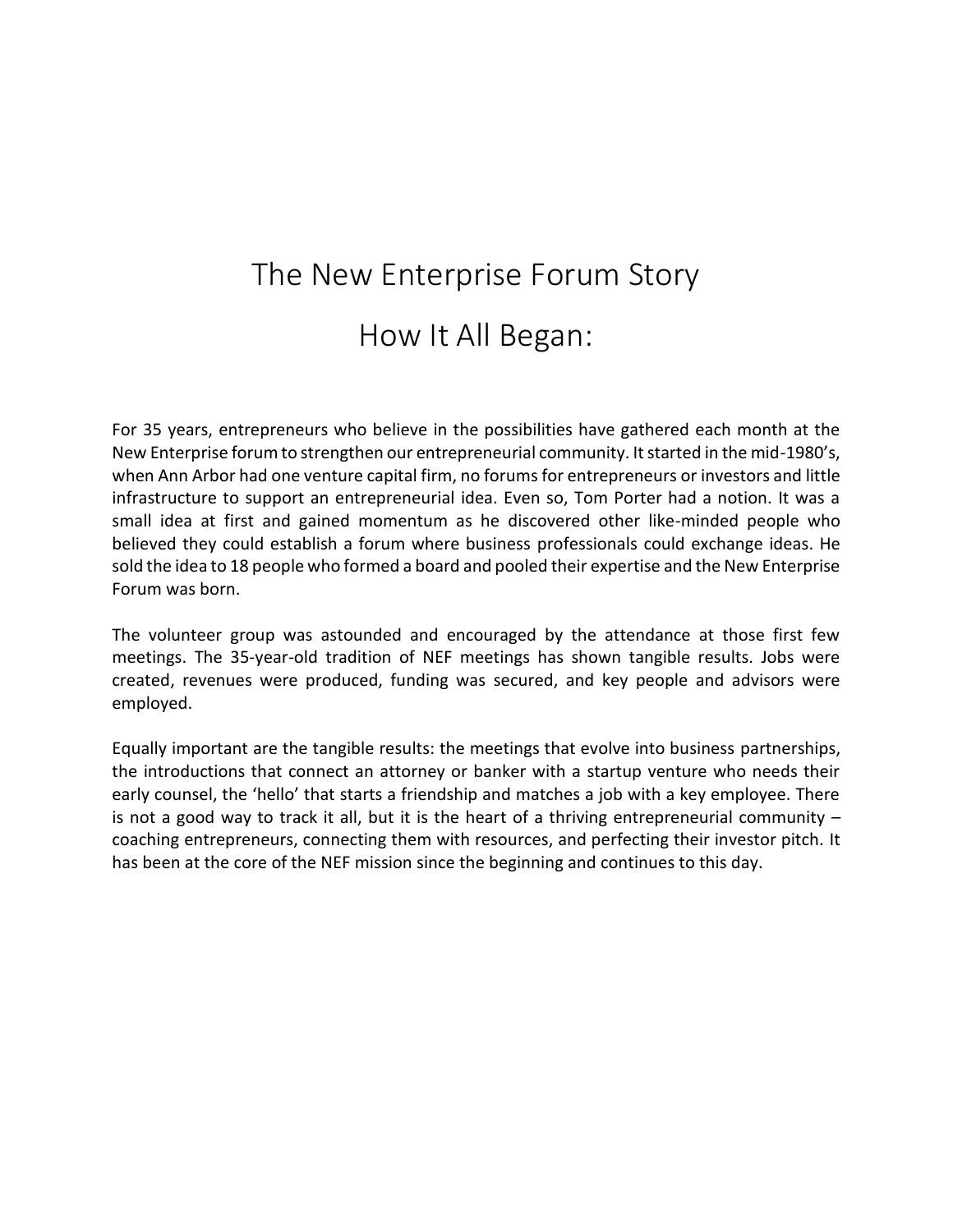Rolforge, Ken Belmont CABA Medical products, Matthew Durda Advanced Marketing Solutions, Jim Flickenger Multives Corporation, Robert McCord Personal Biographic Software, Vic Rosenberg – Bibliographic data management software SoloHill Engineering, David Solomon Arborworks, John VanRoekel US TeleAd, Ray Waters – Public telephone advertising

#### 1986 Awards:

American Association of Venture Capital Clubs National Winner – Representing NEF, Vic Rosenberg, Personal Bibliographic Software

American Association of Venture Capital Clubs Top 5 National Finisher – Representing NEF, Ray Waters, U.S. TeleAd

#### The Founding 1986 Board of Directors:

Tom Porter, President Kent Talcott, Vice President Mary Campbell, Secretary Werner Wahl, Treasurer Gary Baker, Program Chair Thom Coder, Public Relations Anthony Muraski, Membership Chair Ah (Nub) Turner Allen Dumont Carol Benson Chris Vaughn Cliff Sheldon Gerald Spencer J. Downs Herold Jacob Haas Michael Ammann Michael McCraw Michael Nold Michael Staebler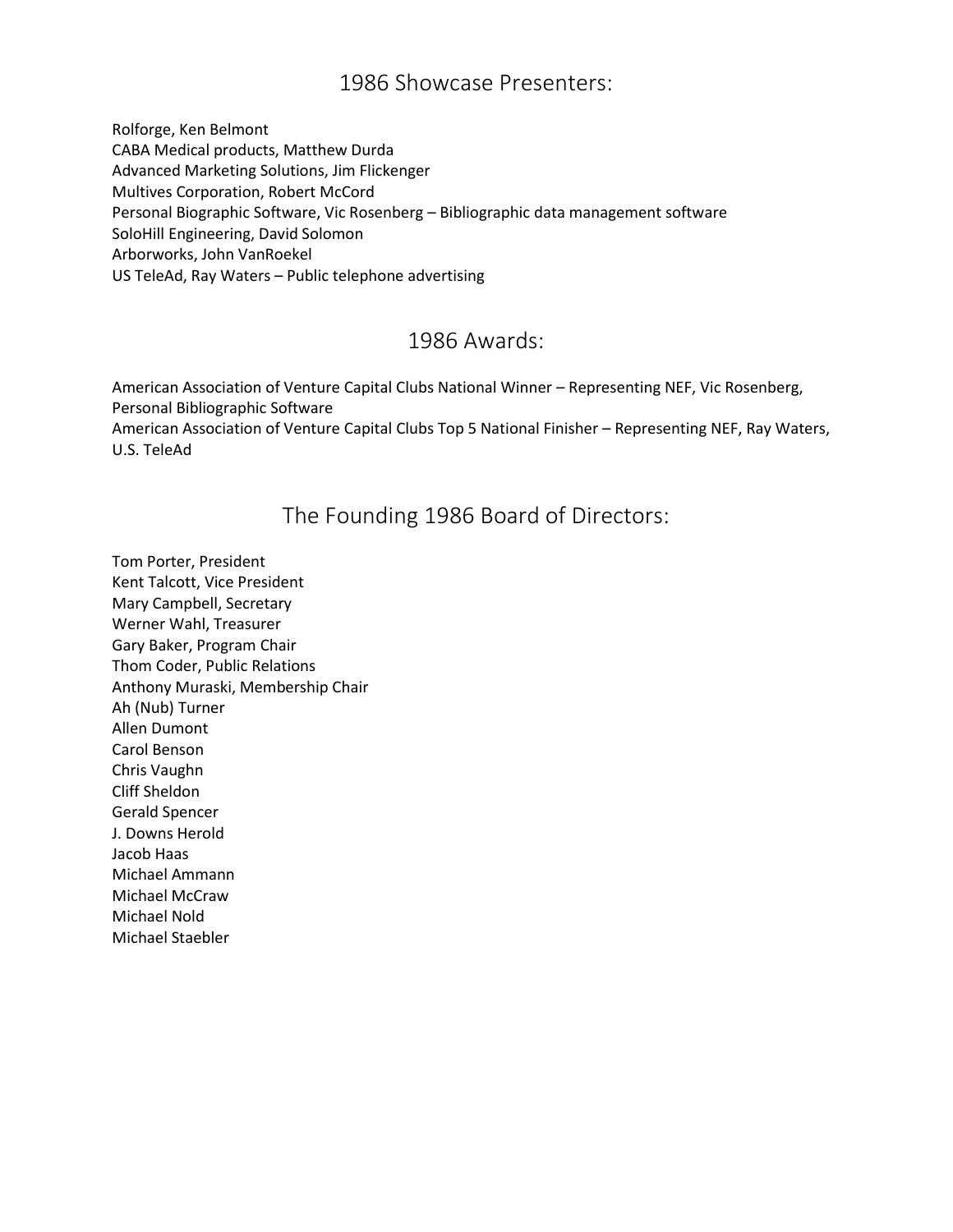Computerized Citation Systems, Doug Bacon – Ticket writer Booms Stone Col., Richard Booms – Commercial marble/granite contractor Positive Video Publishing, Eric Cress – Videos & teaching tools for elementary schools Foot Technology, Jack Fluharty – Insole systems Symorex, Dominic Imonti – High performance computer storage products Wheel Plus, Inc., Armin Jocz – 100 mpg passenger car alternative Protective Partition Systems, David Kahn – Clear protective shields for banks Creative Design Technologies, Joe Kobylak – CAD software Cold-A-Mation, Jack Lane – Robots for subfreezing environments Keltech, Kenneth Lutz – Tankless water heater Development Enterprises, Roger Mock – Wall Street board game for teens/adults Image Dynamics, Pat Petraitis – Image processing software for the science industry AM Compton Industries – Office furniture Athletic Training Services – Trainers to reduce corporate worker compensation costs Baytec, Inc – Turnkey network for dissimilar PCs Business Images GPS Systems, Inc. – Systems integrator & support for PCs Health Science Corporation – Healthcare products/services HEM Data Corp. – PC software for scientists & engineers Holo Source – 3D holographic imaging Integrated Personnel Systems, Inc. – HR software RAM Industries – Stump eater for land clearing & recycling Sportstar Computing, Inc. – Computer-based coaching aids

#### 1987 Awards:

Best Presenter – Baytec, Jerry Robertson Best Entrepreneurial Idea – Integrated Design, Jim Carroll Most Tenacious – TN International, Todd Nessler

#### 1987 Board of Directors:

Tom Porter, President Andreas Andreas Andreas Andreas Andreas Andreas Andreas Andreas Andreas Andreas Andreas Gary Baker, Vice President Value of American Control of American American Control of American American American Mary Campbell, Secretary **Michael Ammann** Michael Ammann Gerald Spencer, Treasurer Michael Cleland Communications and Michael Cleland Jim Brady, Program Chair Michael McCraw Michael McCraw Lorraine Hendrickson-Uhlander, Public Relations Michael Nold Anthony Muraski, Membership Chair Michael Stebler Michael Stebler AH (Nub) Turner Thom Coder Thom Coder Allen Dumont William Martin Carol Benson Chris Vaughn Cliff Sheldon David Shipmen J. Downs Herold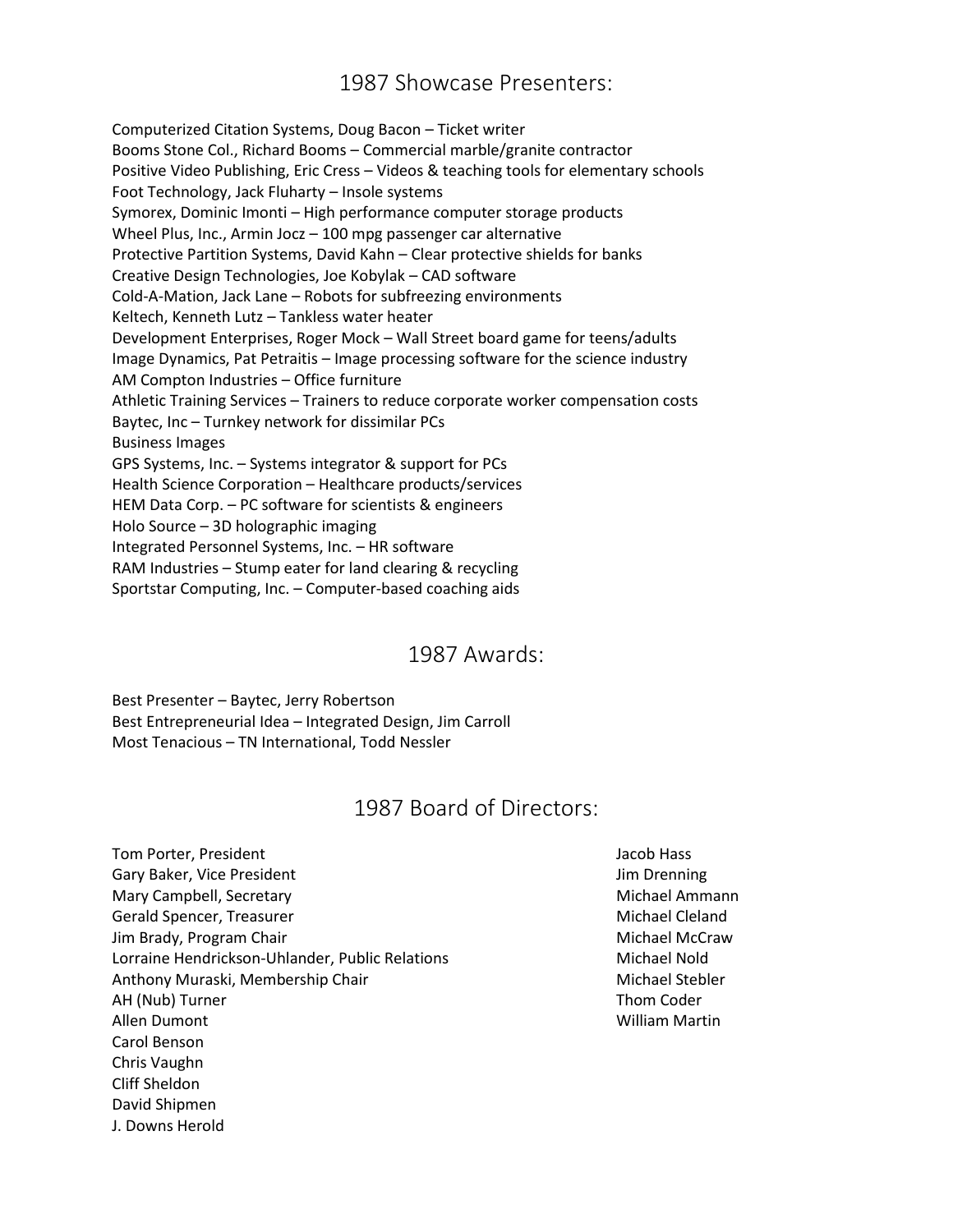Marelco Power Systems, Peter Burgher – Automation of robotic welding operations Integrated Design, Jim Carroll – Automated payroll process linking software ToolBox Publications, Herb Cohen – Database summaries of published software reviews Colding International, Bert Colding – Productivity & Acct software for the metal-working industry Integrated Information Systems, Donald Criss, – Accounting software Rocket Corporation, Hal Davis – Eray lithography for semiconductors Friedman Productions, Alex Friedman – Independent TV & film production Powerboard, Jim Gilligan – Solution-specific products for IBM after market Hannah Information Systems, Bob Hannah – Electronic information on state legislative activity Emerald Intelligence, David Kennedy – Magellan artificial intelligence software Kirsch Technologies, Jerry Kirsch – Document & Info management software Jelene International, Cynthia Koff & Celine Pickell – Personal care products Masten Products, Mike & Cindy Masten – Microprocessor engine monitors for aircraft Homerun Services, David Rhoades – Home remodeling Obligo, Bill McDunnough – Adult game, state government during Blanchard T-Mech, Michael Naughton – Thermal performance analysis software Arbor Text, David Rodgers – Automation of robotic welding operations Seidl Computer Engineering, Carol & Andy Seidl – Software programming tools Soli-Tech, Casper Zublin – Treatment & disposal of oil field waste

#### 1988 Awards:

Entrepreneur of the Year – Medstat Systems, Ernie Ludy Best Presentation – Friedman Productions, Alec Friedman Best Product Idea – Emerald Intelligence Inc., David Kennedy Best Business Idea – Jelene International, Celine Pickell

#### 1988 Board of Directors:

Tom Porter, President Lionel Korb Lionel Korb Lionel Korb Lionel Korb Lionel Korb Gary Baker, Vice President Lorraine Hendrickson-Uhlander Lorraine Hendrickson-Uhlander Mary Campbell, Secretary Michael Cleland Gerald Spencer, Treasurer Michael Nold Jim Brady, Program Chair Tavi Fulkerson and Tavi Fulkerson Karen Schlanderer, Public Relations Werner Wahl Nerner Wahl Ed Zimmer, Membership Chair William Martin Allen Dumont Anthony Muraski Cliff Sheldon David Shipmen Erik Serr Gary Larkin Gretchen Waters J. Downs Herold Jacob Hass Kent Talcott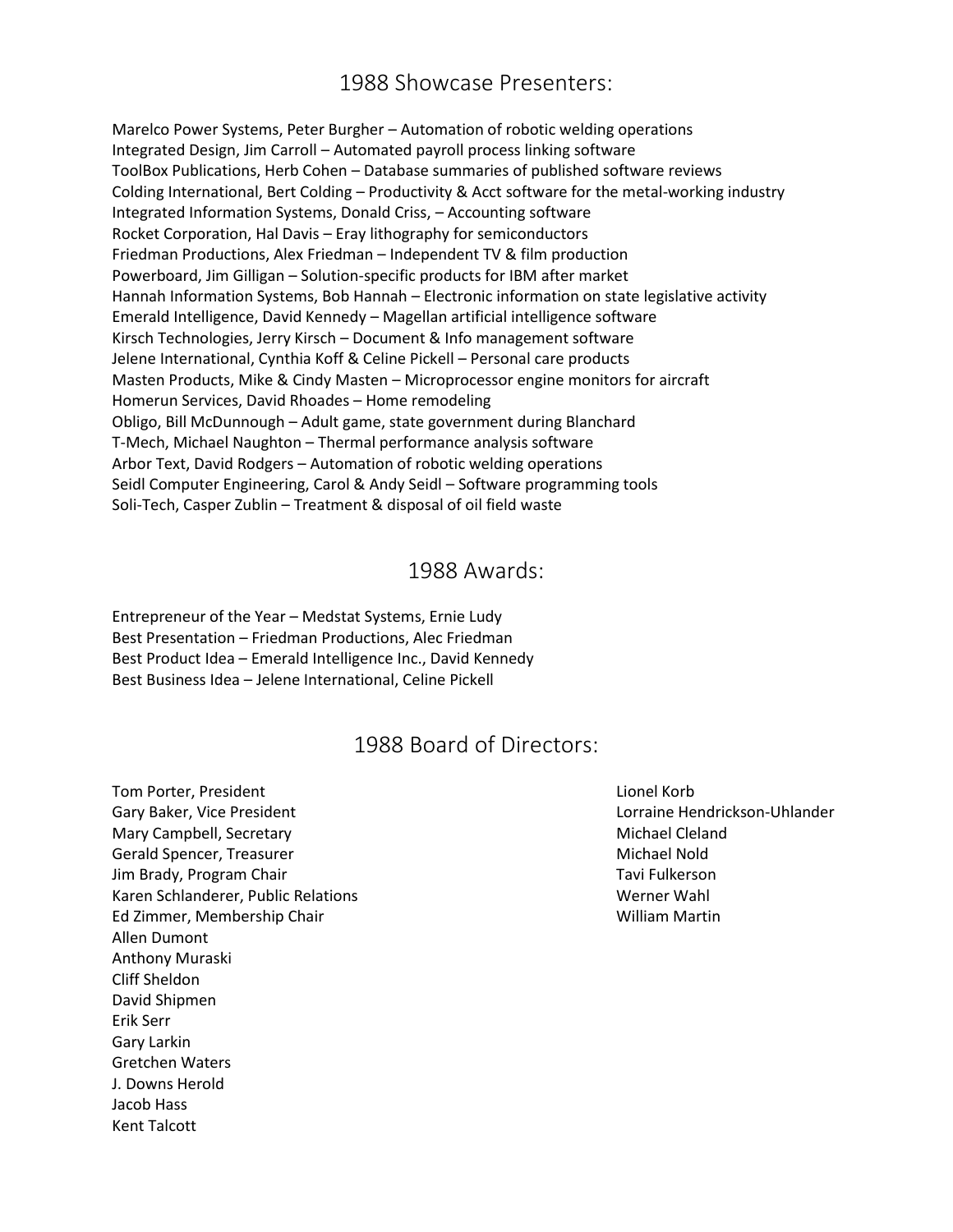A Pouch, Cynthia Abdo – Ammunition holder for rapid reloading Clean Tape, Inc., Len Antic – Tape & film cleaners HomeTech Industries, Dave Barlow – Kitchen bath & home products Open Networks Engineering, Alan Bilinski – Online technology partner Animal Provider Organization, Jim Carpenter – Internet health services for domestic pets Kare-Tek, Jim Davis – Software products for mental health & drug treatment Diamond General Development Corp., Howard Diamond – Biomedical probes & sensors Access Computer Products, John Drennan – Recycle & refill printer toner cartridge provider BioQuant, Mickey Katz-Pek – Biosensors Automated Dance Music, Michael Kessler – Music tapes for hotels & restaurants Kirk Enterprises, John Kirkland – Eco-friendly panelized housing manufacturer Medlift Corp., Donald Merry – Electro-mechanical hoist for the physically disabled Paradigm Corp., Ron Pearsall – Manufacturer, marketer of designer area rugs Chinese Computer Communications, Jonathan Tien – Tech to convert Chinese to English & visa-versa Big Story Productions, Paul Turner – Full length feature film in Detroit Woolzie Putter Company, Bruce Woolsey – Manufacturer of novel putter & other golf products

#### 1989 Awards:

Entrepreneur of the Year – Symplex Communications, George Brostoff Showcase Award – BioQuant, Mickey Katz-Pek Showcase Award – Open Networks Engineering, Alan Bilinsky Showcase Award – Access Computer Products, John Drennan

#### 1989 Board of Directors:

Tom Porter, President Michael Cleland, Vice President Cliff Sheldon, Secretary Gerald Spencer, Treasurer Jim Brady, Program Co-Chair Dick Thiele, Program Co-Chair Karen Schlanderer, Public Relations Ed Zimmer, Membership Chair Gary Baker Gary Larkin Gretchen Waters Howard Diamond J. Downs Herold Jim Drenning Lionel Korb Mary Campbell Patricia Weber Robert Gavin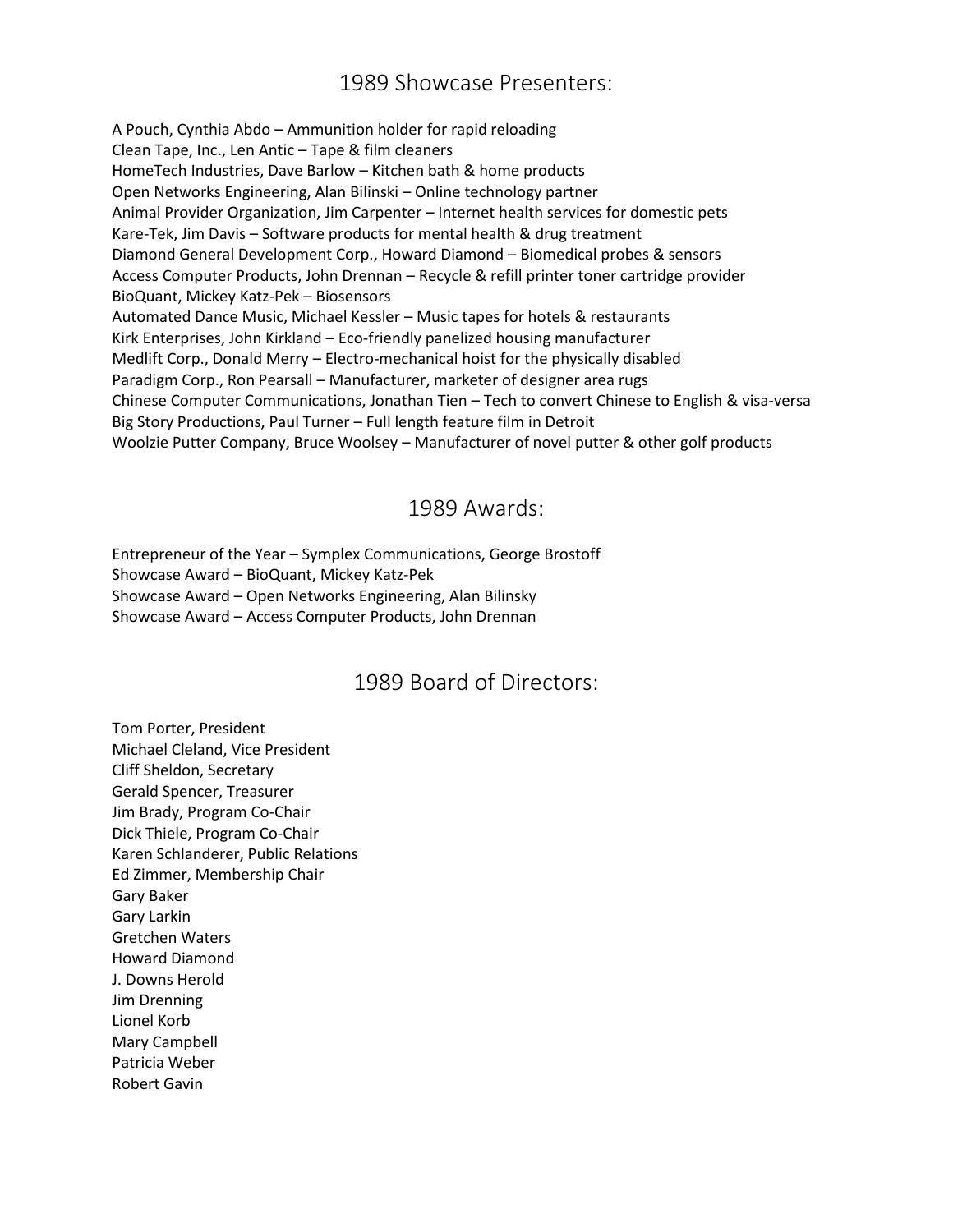TriCounty Rubber Recyclers, Glenn Ballans – Recycle tires for resale to housing supply Creative Edge Corp., Jim Belilove – Waterjet manufacturing equipment Microvision & Control, David Bettinger – Personal electronic display for eyeglasses Access Computer Products, John Coffey – Toner cartridge recycler Travel Clubs, Inc., Bill Copkowski – Builder & seller of golf clubs Davis Made, Inc., Dan Davis – Mobility device for disabled to stand Lamb & Wool Improvement Project, Clayton Ernst – Planter of canola crop for a fuel alternative Primex, Dennis Feheley – Trading company with rights to Puden Vla a yogurt alternative Imagine, Inc., David Gregory – Multi-media product for training market Clinical Information Systems, Doug Kassab – Microprocessor medical device for patient monitoring All Truss Homes of America, Alfred Kloss – Patented home building with 25% in reduced costs Woodward Communications, Stephen Newman – Rentable sound stage Greff's Inc. (Kids Klub), John Sadler – For-profit day care center franchise Shoshana Technologies, Stanley Sternberg – Object oriented processing system software platform Argo Technologies, Dov Weizman – Software development tools for productivity Masten Products, Mike & Cindy Masten – Aircraft engine monitoring instruments Anodyne, Donald Merry – Lift for immobile patients

#### 1990 Awards:

Entrepreneur of the Year – Ctext, Inc., Larry Moore Best presentation – Frankenmuth Poultry Co., Les Dale Best Business Idea – Clinical Information Systems, Inc., Doug Kassab Best Product Idea – Davis Made, Inc., Daniel Davis

#### 1990 Board of Directors:

**Tom Porter, President Lionel Korb** Lionel Korb Lionel Korb Lionel Korb Lionel Korb Michael Cleland, Vice President Mark Clevy Cliff Sheldon, Secretary **Mary Campbell** Sheldon, Secretary Mary Campbell Gerald Spencer, Treasurer **Patricia Weber** Patricia Weber Jim Brady, Program Co-Chair **Robert Gavin** Robert Gavin Dick Thiele, Program Co-Chair Gretchen Waters, Public Relations Ed Zimmer, Membership Chair Al Schrader Allen Dumont Barbara Sprague-Davenport Chris Hampson Erik Serr Gary Baker Gary Larkin Howard Diamond J. Downs Herold Jim Drenning Karen Schlanderer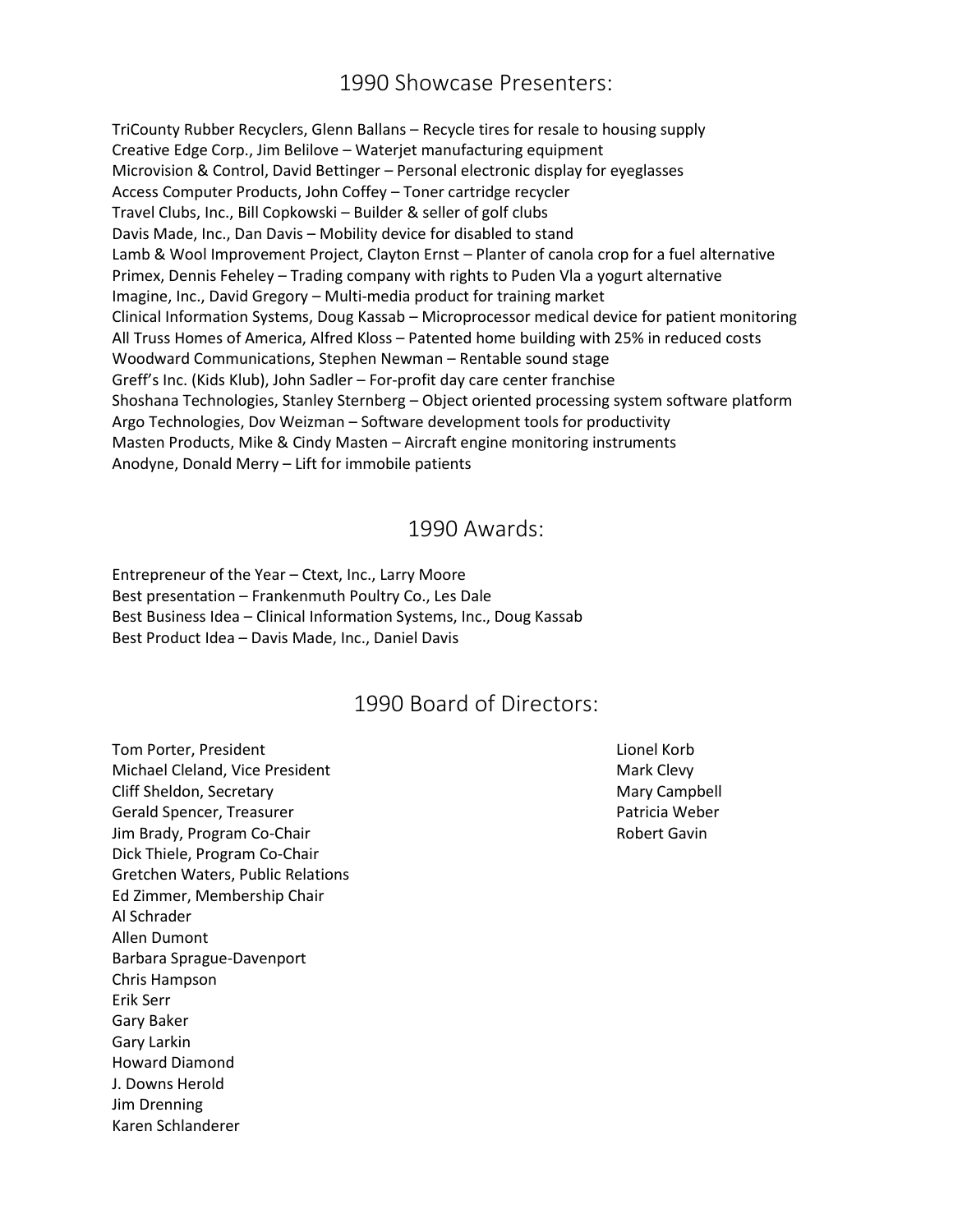Mortgage Management Systems, Charles Busch – Nationwide services Frankenmuth Poultry Co., Les Dale – Premium leaner & larger chicken product Lexicom Publishing, Diane Durance – Contract publishing providing customized newsletters ShuffleBowl Corporation, Donald Iiams – Family oriented board games L'Express Grocery, Dean Jeffery – Electronic grocery shopping system Hospital Financial Services, David Leonard – Purchase of hospital receivables for collection AeroSport, Jack Lousma – Metabolic analysis equipment Omni Jobs International, Lois Mayville – Handyman pros for residential markets Material Handling Products Co., Robert Morgan – Converter of plastics to higher-grade polymers James Games, James Muntz – Board & card games Venture One Associates, William Peters – Manages assets of Corbes, AirFlo sports bag Chemical Concept Corporation, Bert Ramsay – Patented chemical calculator for software education Professional Communications, Gary Salton – Job listings via 900 number Applied Engineering Technologies, Anthony Walsh – Prototype for predictive engineering Promics Corporation, Donald Walters – Patient care management software Tradco, Inc. – Quik-Ti system for joining steel bars

#### 1991 Awards:

Entrepreneur of the Year – Aristoplay Limited, Jan Barney-Newman Best Presentation – Lexicom Publishing Group, Diane Durance Best Product Idea – Chemical Concepts, Bert Ramsey Best Business Idea – Material Handling Products, Robert Morgan Most Tenacious – Hardwood Designs, Bette Diem

#### 1991 Board of Directors:

Gary Larkin, President Tom Porter Tom Porter Dick Thiele, Vice President Vice Area and Vice Rosenberg Vice Rosenberg Cliff Sheldon, Secretary Gerald Spencer, Treasurer Bill Beardsley, Program Co-Chair Dick Thiele, Program Co-Chair Al Blixt, Public Relations Mark Clevy, Membership Chair Al Schrader Alan Bilinsky Barbara Sprague-Davenport E. James Brady Ed Zimmer Erik Serr Gary Baker Gretchen Waters Howard Diamond J. Downs Herold Michael Cleland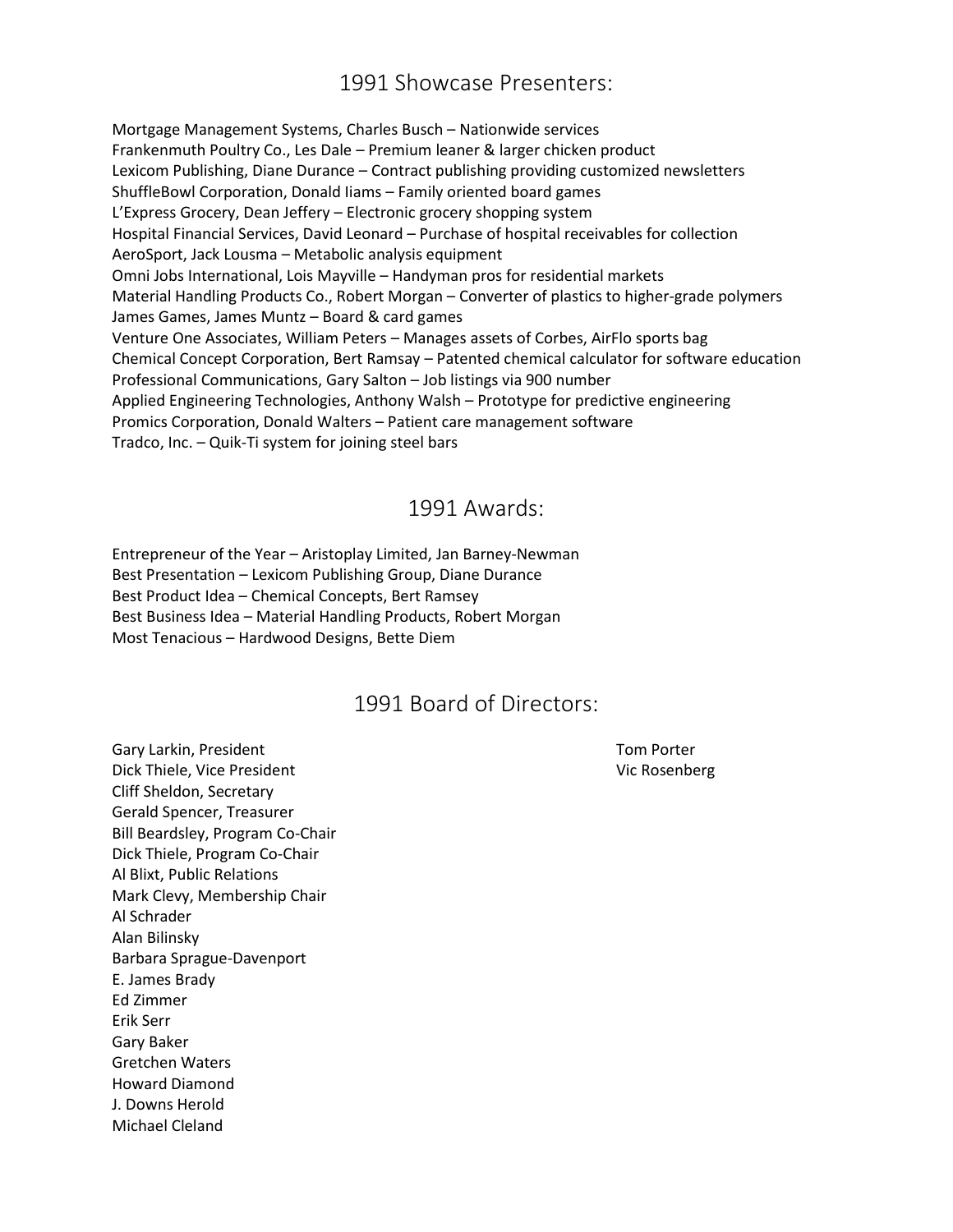Chateau Chantal, Robert Begin – Traverse City winery Amphion, Ken Burkhalter – Materials handling systems for warehousing transportation Scientific Corporation, John Dunn – Statistical quality control & analysis software Environmental Awareness Products, Paul Harlieb – Catalogue marketing firm Levy's Art Café, David Levy – Restaurant LANSTAR International, Elizabeth Nofs – Clinical Data Management software for psychiatry Arbor Research Corp., Blake Paterson – Oxygen generator technology for hospitals Sojourner Farms, Maria Ringo – All natural pet foods & supplies Professional Communications, Gary Salton – B2B telemarketing Starboard Software, Gary Shelef – Sailboat racing game for Apple, Windows Human Growth Systems, Kevin Watson – Skilled & unskilled home health personnel Custom Engineered Technologies, James Wood – Software development for market niche products

#### 1992 Awards:

Entrepreneur of the Year – Perceptron, Inc., Dwight Carlson Best Business Idea – Arbor Research Corporation, Blake Paterson Best Presentation – Sojourner Farms, Maria Ringo

#### 1992 Board of Directors:

Dick Thiele, President Alan Bilinsky, Vice President Barbara Sprague-Davenport, Secretary Gary Larkin, Treasurer Bill Beardsley, Program Co-Chair Mark Eby, Program Co-Chair Al Blixt, Public Relations Mark Clevy, Membership Chair Al Schrader Cliff Sheldon David Kennedy David Parsigian Ed Zimmer Gary Baker Gretchen Waters J. Downs Herold James Brady Tom Porter Vic Rosenberg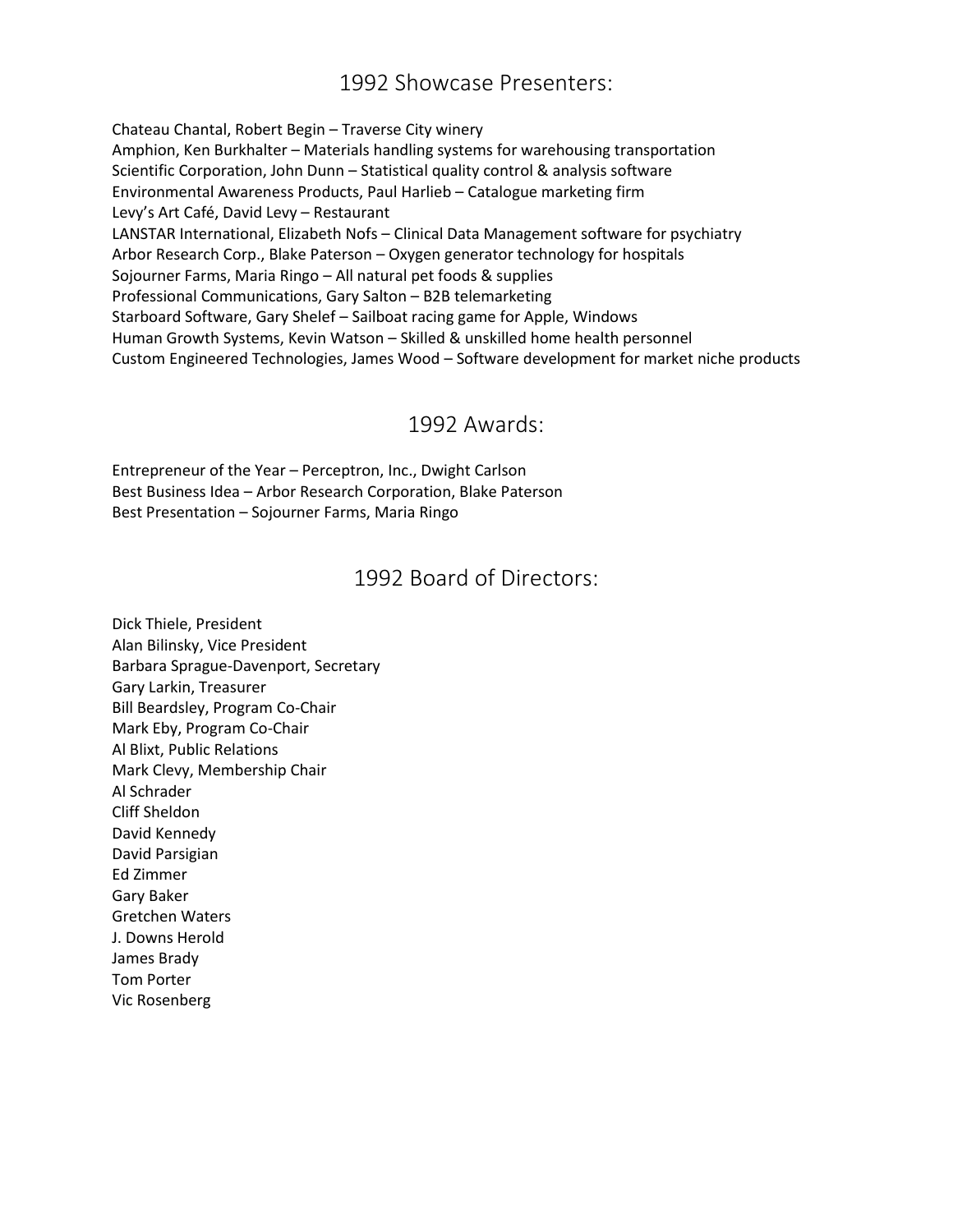Vetgen, Inc., George Brewer – Genetic testing services for dog breeders GeoDemX Corp., Larry Brophy – Data management software for desktop mapping Silicon Dragon, Sheila Cameron – Tools for role playing game market Higgins D. Industries, Inc., Paul Higgins – Patented retractable garden hose guide Hydro-Life International, William Larson, Jr. – Flotation spa for stress management Kiosk Information Systems, Fred Montilla – Multi-lingual shoppers information system platform Research Media, Inc., Paul Nors – Customized software for Microsoft Physicians Workstation Inn Venture Sunset Lodge, Michael & Tammy Parker – Allegan County property for B&B Aastrom Biosciences, Inc., Pat Powell – Technology to grow stem & progenitor cells ServiceMax Tire & Autos Centers of Michigan, C. James Sabo – Re-fit of 27 Action Auto Centers Triada, Ltd., Michael & Tammy Safford – Patented tech for data compression of storage & archiving Agri Automation, Inc., John Wells – Automated programmable feeding system for veal calves

#### 1993 Awards:

Entrepreneur of the Year – Mechanical Dynamics, Michael Korybalski Best Business Idea – Kiosk Information Systems, Fred Montilla Best Product Idea – Vetgen, Inc., George Brewer Most Tenacious – Silicon Dragon, Inc. Sheila Cameron

#### 1993 Board of Directors:

James Brady, President Bill Beardsley, Vice President Barbara Sprague-Davenport, Secretary Mike Ammann, Treasurer Mark Eby, Program Chair Al Blixt, Public Relations Ed Zimmer, Membership Chair Al Schrader Cliff Sheldon David Kennedy David Parsigian Gary Baker Gary Hessenaur Gretchen Waters J. Downs Herold Mickey Katz-Pek Tom Porter Vic Rosenberg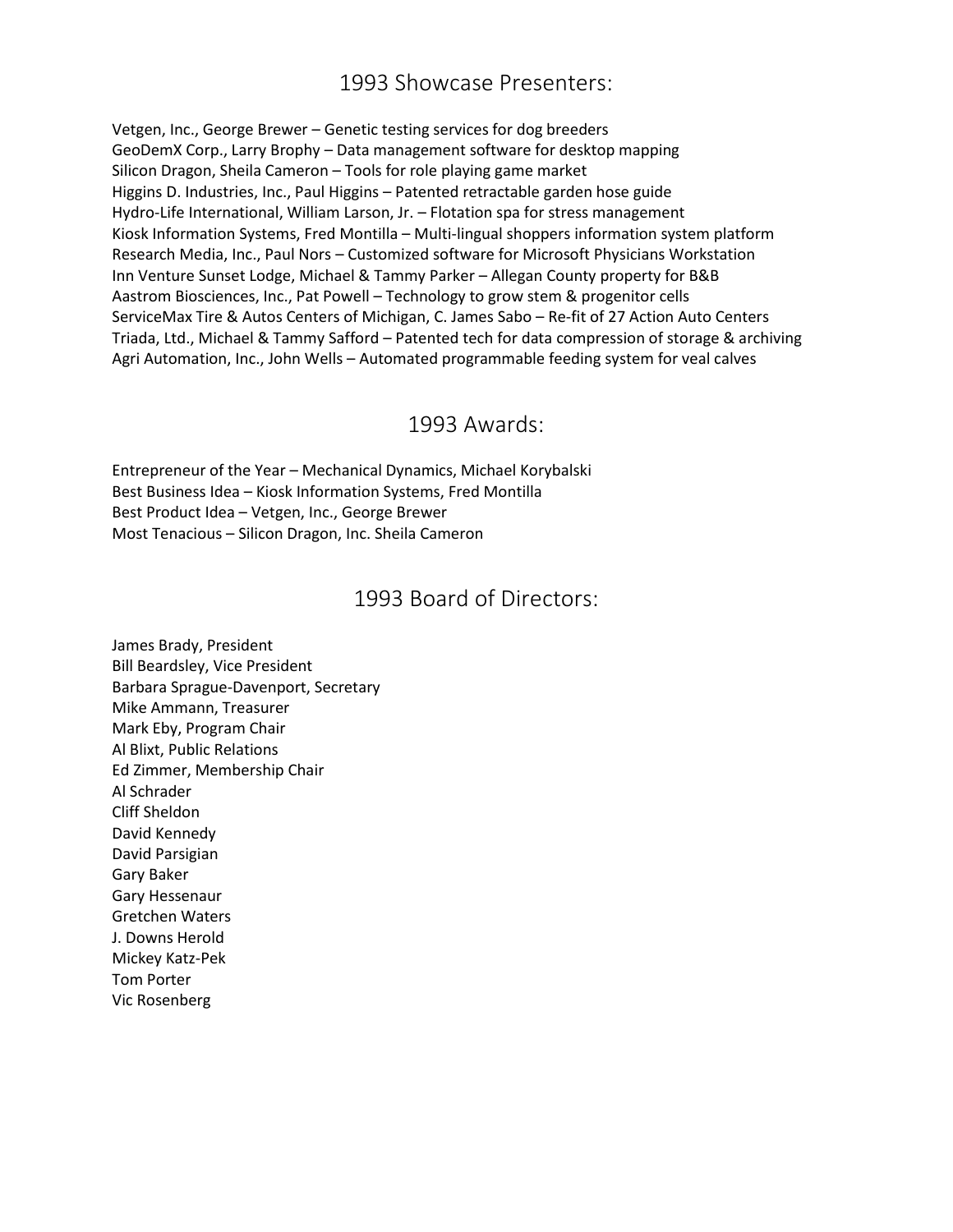Ryphon Publishing Co., Wukkuan Arlinghaus – Custom publishing of academic course packs BELL Data Software Corp., Barry Belluci – Software applications with high-density barcode technology Sequencher, Howard Cash – Manipulator of DNA information Open Forum: Meet Mr./Ms. Right, Cynthia D-Amour – Relationship counseling locating services Assay Designs, Inc., Russell Hart – Chemiluminescent immunoassay kits CyberTech, Inc., Michael & Tammy Mansfield – Multimedia computer system for law enforcement Fascom, Inc., Norman Nazaroff – Factory automation software & RFID products Medical Cybernetic System, Sumer Pek – Computer products for health care professionals I-Max Information System, Roger Short – Only large sheet-fed & web press in Michigan Earthbound Environmental Creations, Inc., Ruth Ellen Stec – Products to educate public about nature Cascade Technology Corp., Richard Stusek – Rugged, notebook computer for field applications Tehnacraft Corp., Edward Tury – High quality gift items for catalogues Tachyon Data Systems, Inc., Thomas Wilmoth – Automotive infra-red research firm

#### 1994 Awards:

Entrepreneur of the Year – Access Computer Products, John Drennan Best Presentation – Sequencher, Howard Cash Best Business Idea – Assay Designs, Russell Hart Most Tenacious – Agri Automation, Inc., John Wells

#### 1994 Board of Directors:

James Brady, President Bill Beardsley, Vice President Barbara Sprague-Davenport, Secretary Mike Ammann, Treasurer Mark Eby, Program Chair Jan Welbourne-Nichols, Public Relations Ed Zimmer, Membership Chair Al Schrader Cliff Sheldon David Kennedy David Parsigian Gary Baker Gary Hessenaur Gretchen Waters J. Downs Herold Mickey Katz-Pek Tom Porter Vic Rosenberg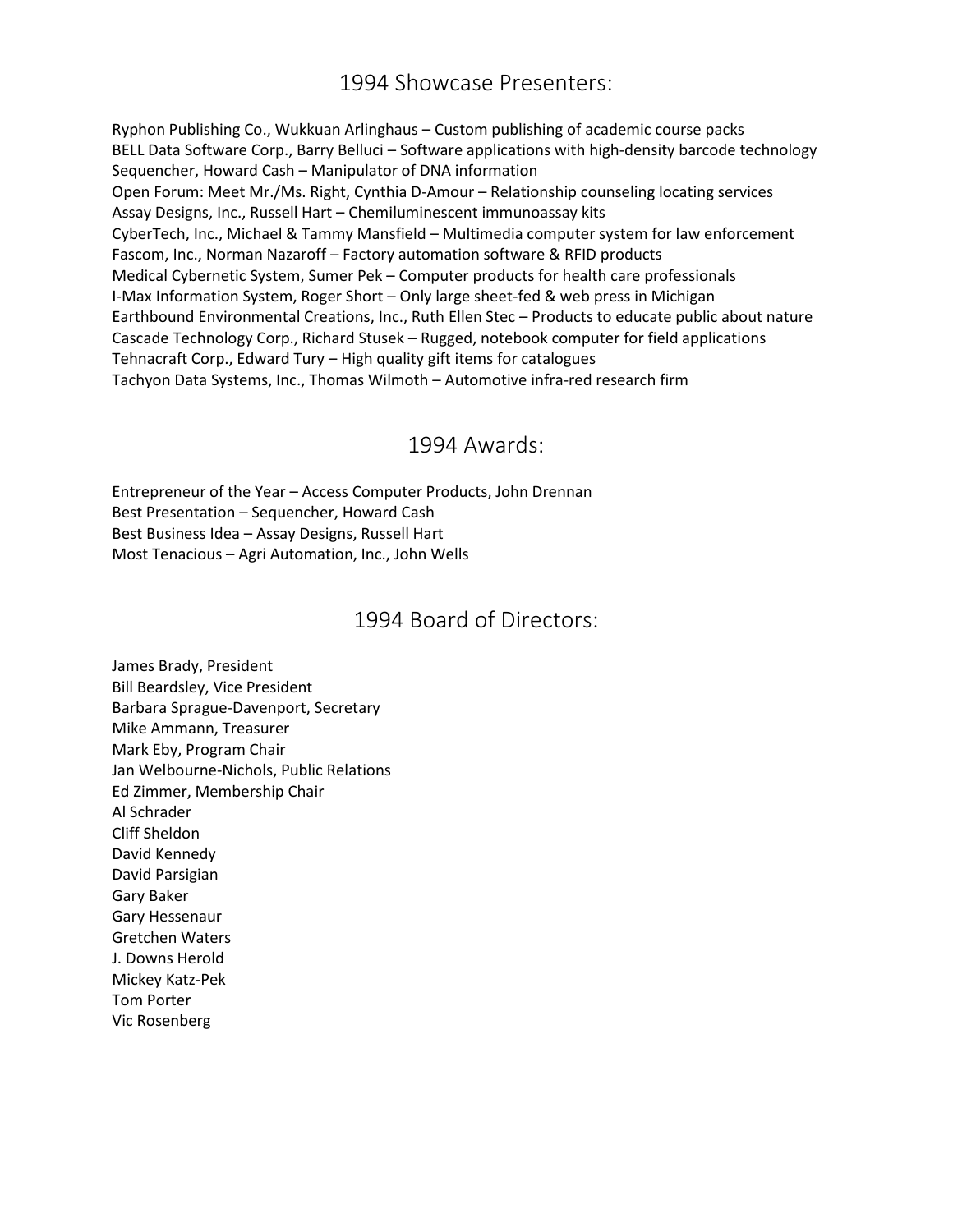North America One Real Estate Services, Jerry Bresser – Franchise of real estate brokerage services Reach Industries, Inc., Barbara Franczyk – Patented dyes & mfg. processes for instant nail color Natura, Steve Mickel – Natural food additives & flavoring for food processing Vita Form, Marc Mueller – Fitness equipment "The Hammer" Raggedy Ann's Center, Antoinette Robinson – Franchise of computerized children's day care centers Solent High Intensity Soil Washing, Inc., Barry Shorthouse – Soil remediation equipment & services Victoria Golf, Jeff Sunden – Right Distance System for golf course distancing Image Set, Ralph Volk – Desktop publishing & digital color printing at one stop Isthmus Corporation, Sandford Walke – Internet access & services HEM Data Corp., Richard Walter – Data acquisition & analysis software for scientific engineering markets Black & White Dairy Production Mgmt., Dwight Zimmerman – ROI improvement for dairy farmers

#### 1995 Awards:

Entrepreneur of the Year – Network Express, Dick Eidswick Entrepreneur Excellence – Medstat System, Ernie Ludy Best Presentation – Vital Form, Inc., Mark Mueller Most Tenacious – HEM Data Corporation, Richard Walter

#### 1995 Board of Directors:

Bill Beardsley, President Gary Hessenaur, Vice President Barbara Sprague-Davenport, Secretary Polly Miller, Treasurer Carl Traynor, Program Chair Jim Lynn, Public Relations Mike Ammann, Membership Chair Al Schrader Alan Bilinsky Cliff Sheldon David Kennedy David Parsigian Ed Zimmer Gary Baker Gretchen Waters J. Downs Herold Joan Hutchinson James Brady Ray Waters Tom Porter Vic Rosenberg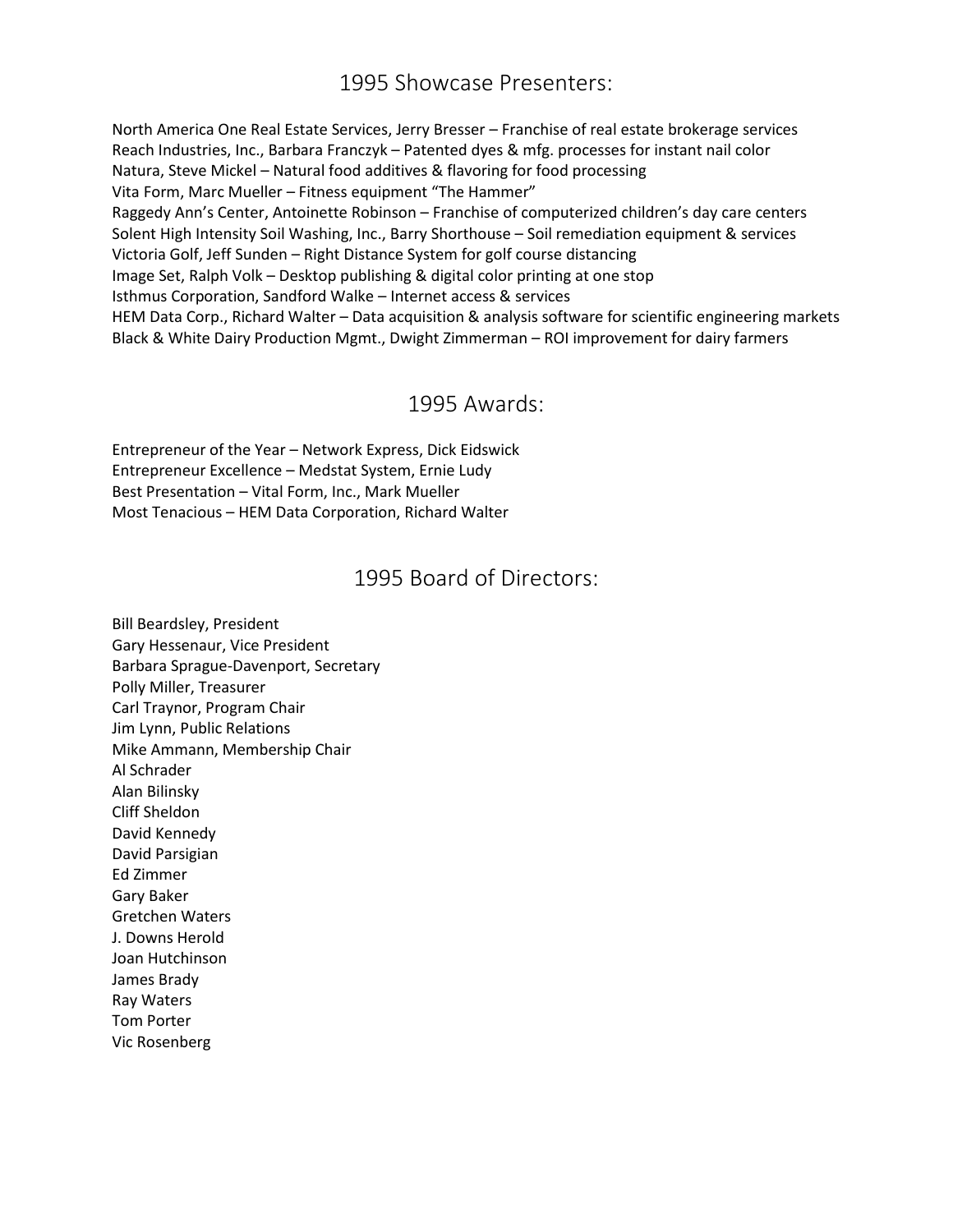Quantum Technologies, Brian Adsit – Mobile, locational tech products for the transportation industry Sierra Medical Systems, Mike Broussard – Surface & mattress system preventing bed sores Horizon Press, Robert Cavis – Copyright for four suspense novels for filmmaking Biotherapies, Paul Ervin – Human proteins for therapeutic products Accumed Systems, Mickey Katz-Pek – Medical devices for interventional cardiology Corsa Instruments, Eric Kauppi – Data acquisition system for auto racers Kennet Group, Kevin Kennet – Smart Shopping Network & Hawkins Printing & Mailing MediTrac, Eric Labe – Patient self-management products, wireless pager Advanced Modular Power Systems, George Levy – AMTEC power systems Worker Bee Brewing Company, Paul Phillipon – AA Micro Brewery Seidl Computer Engineering, Carol Seidl – Genitor product assists C & C++ coding

#### 1996 Awards:

Entrepreneur of the Year – Coffee Beanery, Joanne Shaw Best Presentation – Accumed, Mickey Katz-Pek Second Time Around – Seidl Computer Engineering, Carol & Andy Seidl Most Tenacious – Biotherapies, Paul Ervin Entrepreneurial Excellence – Personal Bibliographic Software, Vic Rosenberg

#### 1996 Board of Directors:

Bill Beardsley, President Gary Hessenaur, Vice President Joan Hutchinson, Secretary Polly Miller, Treasurer George Levy, Program Chair Jim Lynn, Public Relations Mike Ammann, Membership Chair Al Schrader Alan Bilinsky Barbara Sprague-Davenport Carl Traynor Cliff Sheldon Ed Zimmer Gary Baker Gretchen Waters James Brady Ray Waters Tom Porter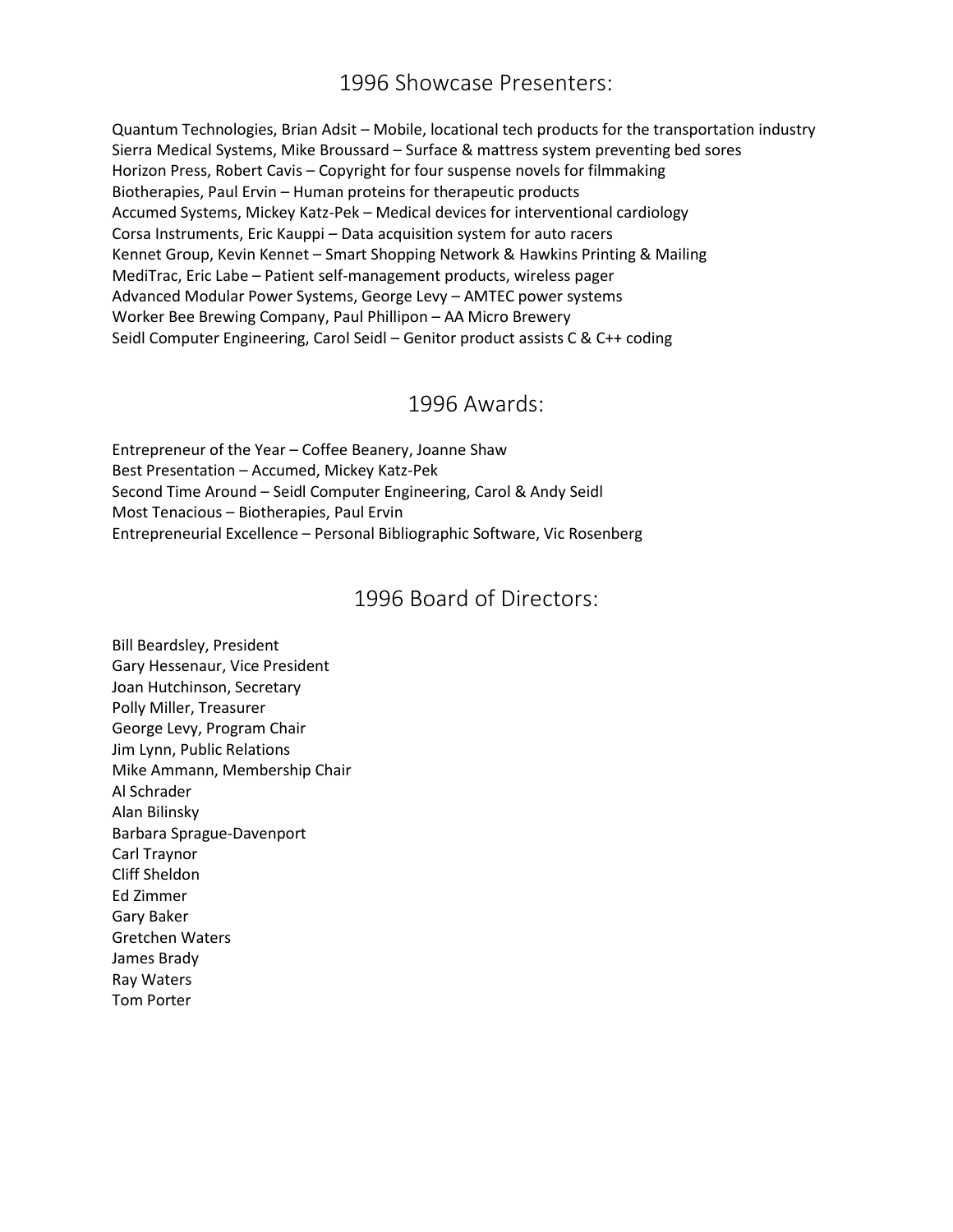PhycoTech, Ann Amand – Environmental consulting computerized algae identification system The Traverse Group, John Armstron – Services for contamination assessment & remediation Diazem Corporation, Melvin Cabey – Separation media for analysis & process operations Biomide, John Conway – Cancer treatment therapy products, patented compound Safety Hi-Lites, Jeff Hymer – High-mounted tail light assemblies Lynn Ltd., Mike Kurek & William Fry – Surgical instrument inventory systems TM Entertainment, Mark Lipowski – Website game "Hot Seat" Genitor Corporation, Carol Seidly – Software tool for C & C++ programing Synthon Corporation, David Strack – High purity chiral building blocks for pharma industry T/J Technologies, Maria Thompson – R&D nano-materials for storage & conversion devices Appointment Net, Steven Wagstaff – Automated appointment scheduling & confirmation Stardock Systems, Bradley Wordell – Game products "Galactic Civilization"

#### 1997 Awards:

Entrepreneur of the Year – Aastrom Biosciences, Inc., Doug Armstrong Best Presentation – TM Entertainment, Joe Hagner & Mark Lipowski Best High Tech Concept for Commercialization – T/J Technologies, Maria Thompson

#### 1997 Board of Directors:

Gary Hessenaur, President George Levy, Vice President Joan Hutchinson, Secretary Polly Miller, Treasurer Barbara Brown, Program Chair Patricia Curtis-Davenport, Public Relations Mike Ammann, Membership Chair Al Schrader Barbara Sprague-Davenport Bill Beardsley Cliff Sheldon Gary Baker George Richmond Gretchen Waters James Brady Keith Blurton Ray Waters Tom Porter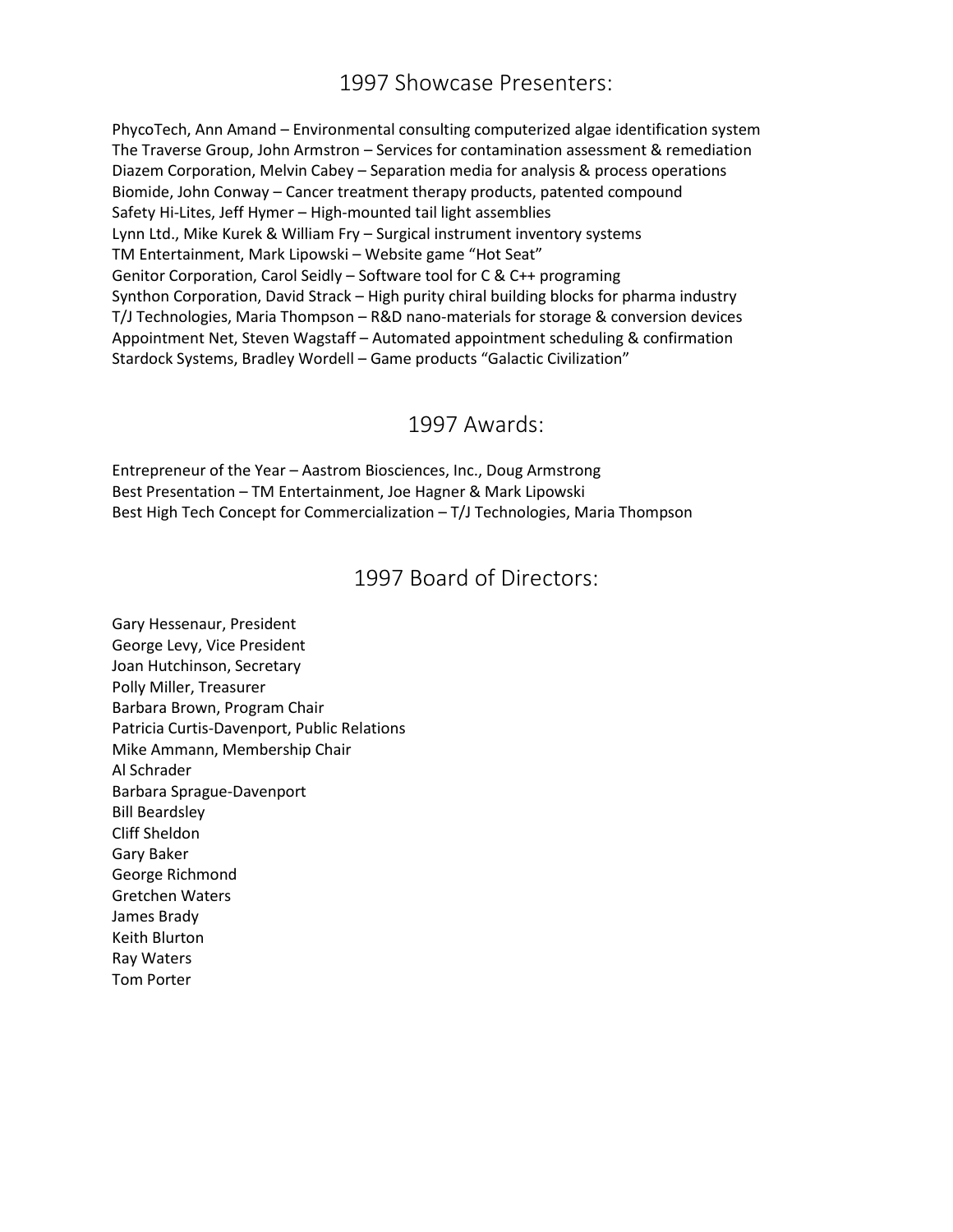Merg Corporation, Todd Bacon – Custom CAD/CAM engineered foot support Rapid Wall Systems, Bill Beck – Precast concrete wall panels for basement crawl spaces Global Capital Management Corp., Jim Bellenir – Finance contracts for manufactured homes Blue Gill Technologies, Hal Davis – Financial software eXchange Solutions, Jim Luke & Sue Sweeney – Web-based electronic marketplace Advanced Solutions & Know How, Anil Menawat – "Affine" decision support software for mfg. firms D/E Technologies, Colleen & William O'Neill – Virtual 3-D technology for TV & projection enhancement Data-Pattern Index, Wesley Sampson – Data Analysis software for large databases Thromgen, Alvin Schmaier – Anticoagulants for arterial thrombosis therapies General Robotic Devices, Yansong Shan – Disposable non-latex catheter for colonoscopy STAR, Cynthia Sikina – Electronic billing system for physicians Cascade Technology Corp., Dick Stusek – LCD's for mobile computing outdoors hands free applications Innovative building Components, Larry Ward – Polymer porch & deck spindles, vinyl railing Bay Port Aquacultural Systems, Forest Williams – Yellow perch aquaculture facility

#### 1998 Awards:

Entrepreneur of the Year – Supply Tech Inc., Ted Annis Best Presentation – D/E Technologies, Colleen & William O'Neil Best Business Concept – STAR Ron Hirscht & Cynthia Sikina The Entrepreneurs Entrepreneur – Tom Porter, 13 years of NEF service

#### 1998 Board of Directors:

Gary Hessenaur, President **Ray Waters** Ray Waters George Levy, Vice President Tom Porter Tom Porter Joan Hutchinson, Secretary Polly Miller, Treasurer Parke Malcolm, Program Chair Patricia Curtis-Davenport, Public Relations Bob Palmerton, Membership Chair Al Schrader Barbara Sprague-Davenport Barbara Brown Bill Beardsley Cliff Sheldon Don Walker Gary Baker George Richmond Gretchen Waters James Brady Keith Blurton Ken Nisbet Lorraine Hendrickson-Uhlander Mike Ammann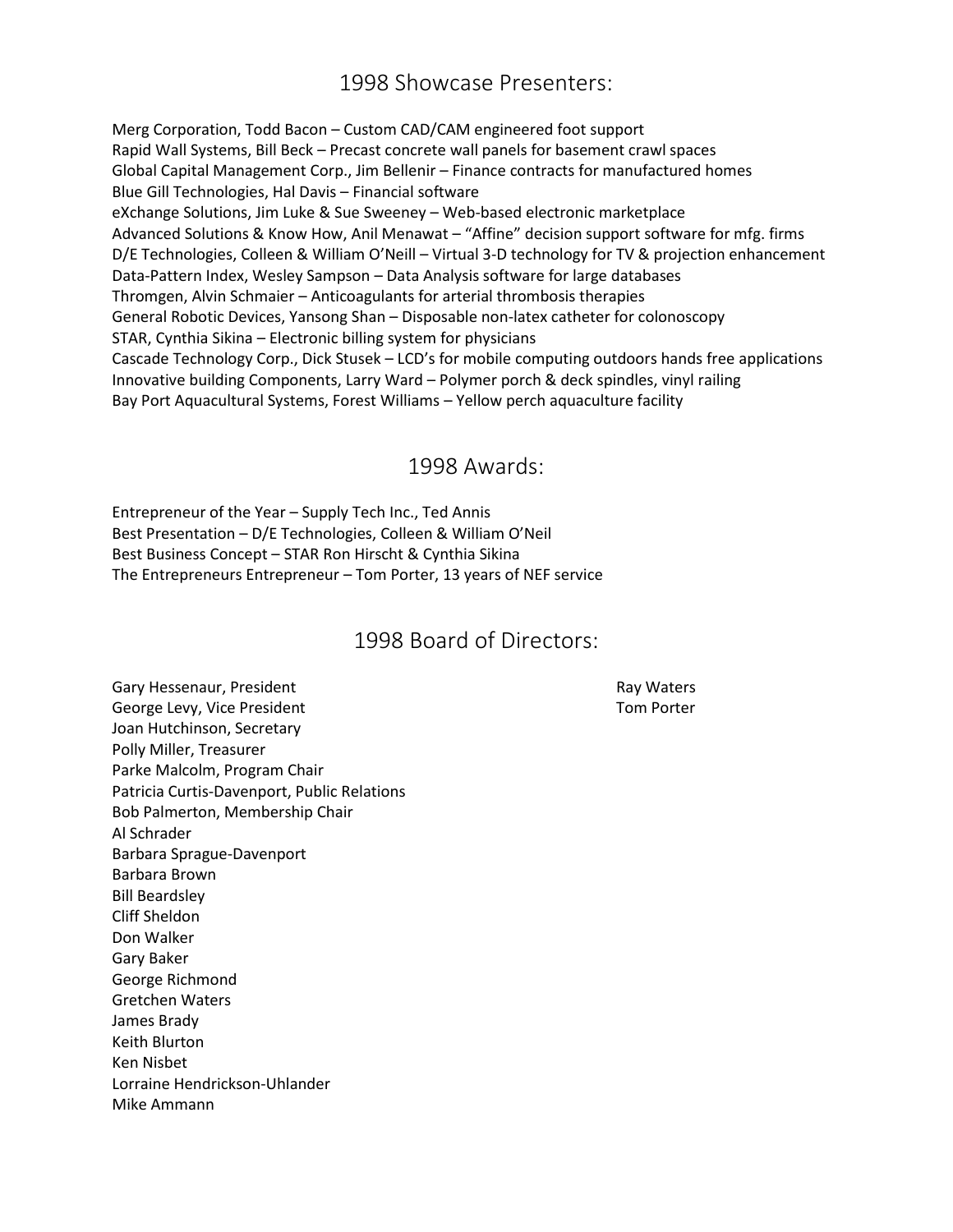XML Solutions, Michael & Tammy Bailey – SML products & services SelectWare Technologies, Jeffrey Connors – "GameZone" internet-based source of gaming info American Systems Technology Inc., Mike Ducker – Training/consulting firm with Chinese operations INUX, Wayne Gray – Bulk, pre-configured consumer computer software products Synergetic Micro Systems, Mike Justice – PC & OEM interface cards & software driver QED Services, Dennis McNeely – Fluid Spring suspension system Kera Cure, Riley Rees – Interactive wound dressing for pressure sores Cerebral Works, Inc., Sunil Sharma – Web-based, staged competitive bidding platforms Rosebud Solutions, Alicia Torres – Medical equipment management software for hospitals Chimeri Plan Technologies, Lee Tregerman – Innovative tissue culture processes for plan cultivation

#### 1999 Awards:

Entrepreneur of the Year – BlueGill Technologies, Hal Davis Best Presentation – Rosebud Solutions, Alicia Torres Best Business Idea – QED, Dennis McNeely Most Tenacious – Synergetic Micro Solutions, Rick Goldstein

#### 1999 Board of Directors:

George Levy, President Ray Waters, Vice President Joan Hutchinson, Secretary Chuck Rubin, Treasurer Parke Malcolm, Program Co-Chair Jerry Sims, Program Co-Chair Patricia Curtis-Davenport, Public Relations Chuck Anderson, Membership Chair Al Schrader Barbara Sprague-Davenport Cliff Sheldon Don Walker Gary Baker Gary Hessenaur Ian Sacks Jeff Lipshaw Ken Nisbet Lois Marler Lorraine Hendrickson-Uhlander Michael Partsch Sean Dykhouse Tom Porter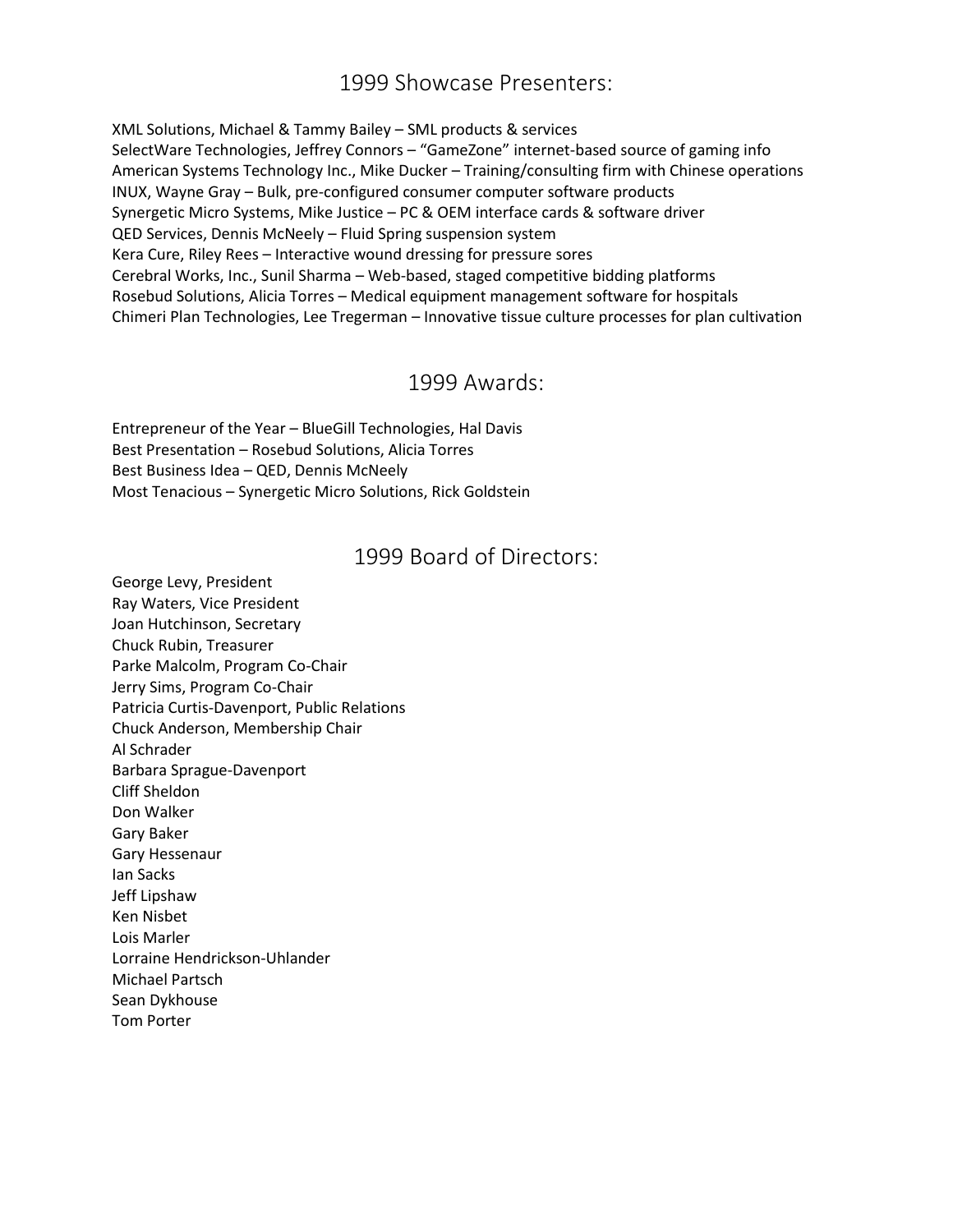Invitations Now.com, Eudora Adolph – Integrated websites for even planning & marketing Object Identification Systems, David Batkie – 3-D asset identification & monitoring systems iKnowvator, Inc., Richard Clements - Software for business consulting solutions "Idea Manager" iNetShelves.com, Richard Clements – Software for web/database development for retail stores HomeRun Services, Diane Durance – Comprehensive home services Marketing Jobs.com, Woody Haskins – Online recruiting resource PDS Technology, Mary Juras – Web-enabled product suite for product development SenSecure, Carin Krishnan – Intelligent recognition systems, fingerprint recognition RU Reel products, Harley Luplow – Portable audio communication devices Seeds Choices.com, Rick Mason – Website to purchase & research seed GOTODoc.com, Alan Priest – Website to facilitate healthcare management Adventures2K.com, Paul Stafford – Travel & recreation information publisher Credendo Communications, Troy Stein – Synchronized video/PowerPoint software Eberwhite Data Technologies, Dave Weinerth – Wireless telemetry for remote inventory monitoring

#### 2000 Awards:

Entrepreneur of the Year – Genomic Solutions, Jeff Williams Best Business Presentation – Homerun Services, Diane Durance Best Presentation – Credendo Communications, Troy Stein Best Business Idea – iNetShelves, Richard Clements

#### 2000 Board of Directors:

George Levy, President **Rod Lowe** Control of the Rod Lowe Rod Lowe Ray Waters, Vice President Tom Porter Tom Porter Joan Hutchinson, Secretary Chuck Rubin, Treasurer Parke Malcolm, Program Co-Chair Jerry Sims, Program Co-Chair Sean Dykhouse, Public Relations Chuck Anderson, Membership Chair Al Schrader Barbara Shoffner Barbara Sprague-Davenport Carol Seidl Christopher Rizik Cliff Sheldon Don Walker Gary Baker Gary Hessenaur Ken Nisbet Lisa Kurek Lois Marler Lorraine Hendrickson-Uhlander Patricia Curtis-Davenport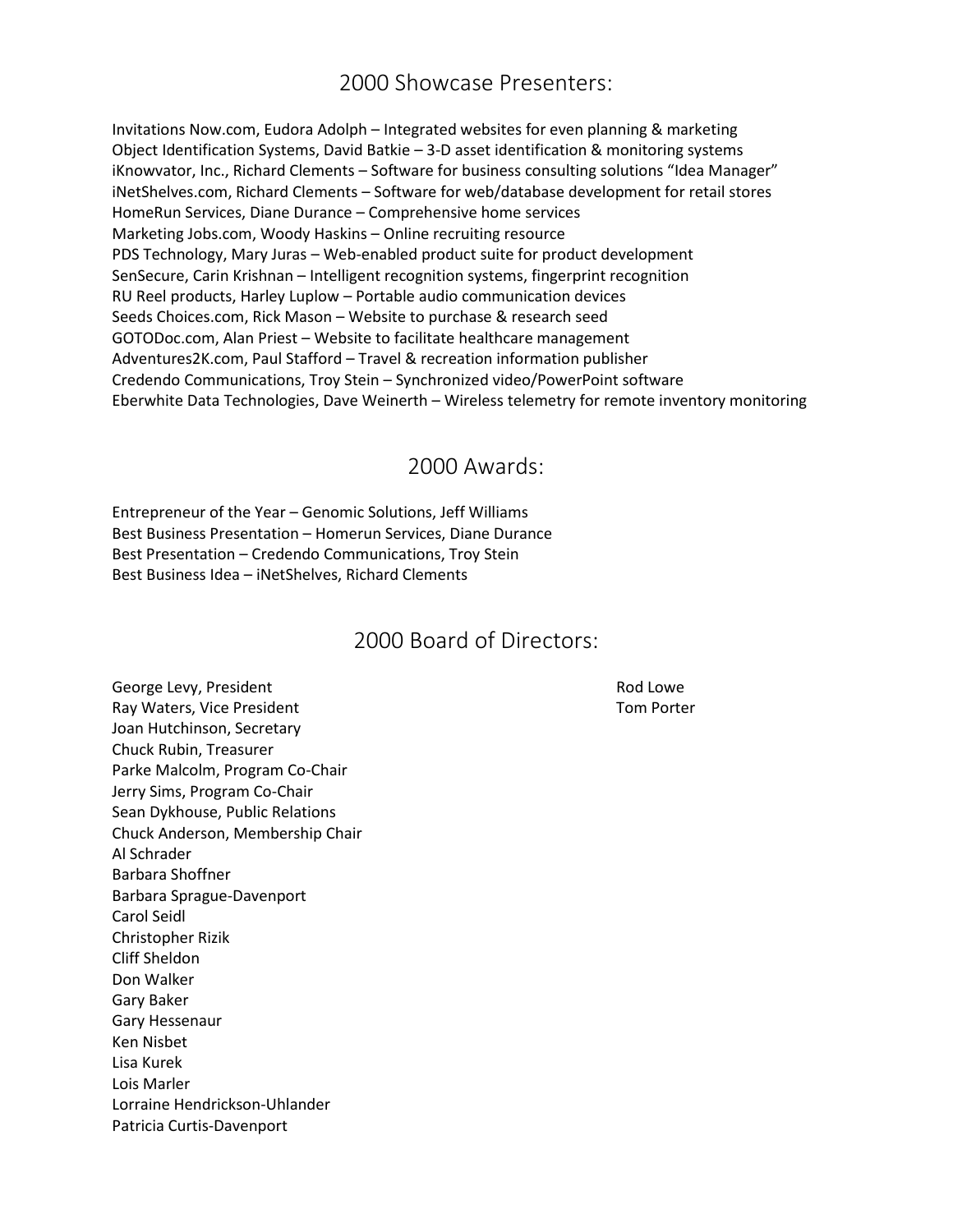Portfolio Builders, Inc., Owen Bowers – Financial product eliminating brokerage commissions CouponByDemand, James Dougherty – Virtual advertising & media Envision Real Estate Software, Tom Ervin – Real estate property & agent marketing tools Athena Data, Frank Hunt – Real time machine operating date for increased production TerraSeer, Nicholas Jacquez – Environmental Analysis Software Truck Emission Control Tech., Ray Kammel – Diesel emission technology converter Intermodal Innovations, Christopher Kazor – Shipping system components Manitu Communications, Alan Klein – Web-hosted tool for large project management Osteomics, Michael Long – Bone growth outside the body RetroAccess, Stephen Markel – Diamond Bullet spin off, improvement of website accessibility Global DSL Communications, Matt Rooyakkers – Broadband internet deployment using laser technology Osantis, Oleg Svintsitski – Scanning, diagnosis & monitoring of osteoporosis D'Vergent Design, Aaron Travis – Patented portable contact lens care kit "Lens Gear" CoEnergies, Dennis Weston – High efficiency heating & cooling systems Elationship Builders, Mike Whelan – Email marketing products & services

#### 2001 Awards:

Entrepreneur of the Year – Esperion Therapeutics, Roger Newton Best Presentation – TerraSeer, Nicholas Jacquez Best Business Idea – Osteomics, Michael Long Most Tenacious – Elationship Builders, Mike Whelan

#### 2001 Board of Directors:

Ray Waters, President Lorraine Hendrickson-Uhlander Barbara Shoffner, Vice President **Parke Malcolm** Parke Malcolm Joan Hutchinson, Secretary **Rod Lowe** Rod Lowe Chuck Rubin, Treasurer Sean Dykhouse Chuck Rubin, Treasurer Sean Dykhouse Jerry Sims, Program Co-Chair The Communication of the Communication of the Communication of Tom Porter Sandra Babroff, Program Co-Chair Patricia Curtis-Davenport, Public Relations Chuck Anderson, Membership Chair Al Schrader Barbara Shoffner Barbara Sprague-Davenport Carol Seidl Christopher Rizik Cliff Sheldon Don Walker Gary Baker Gary Hessenaur Karen Bantel Ken Nisbet Lisa Kurek Lois Marler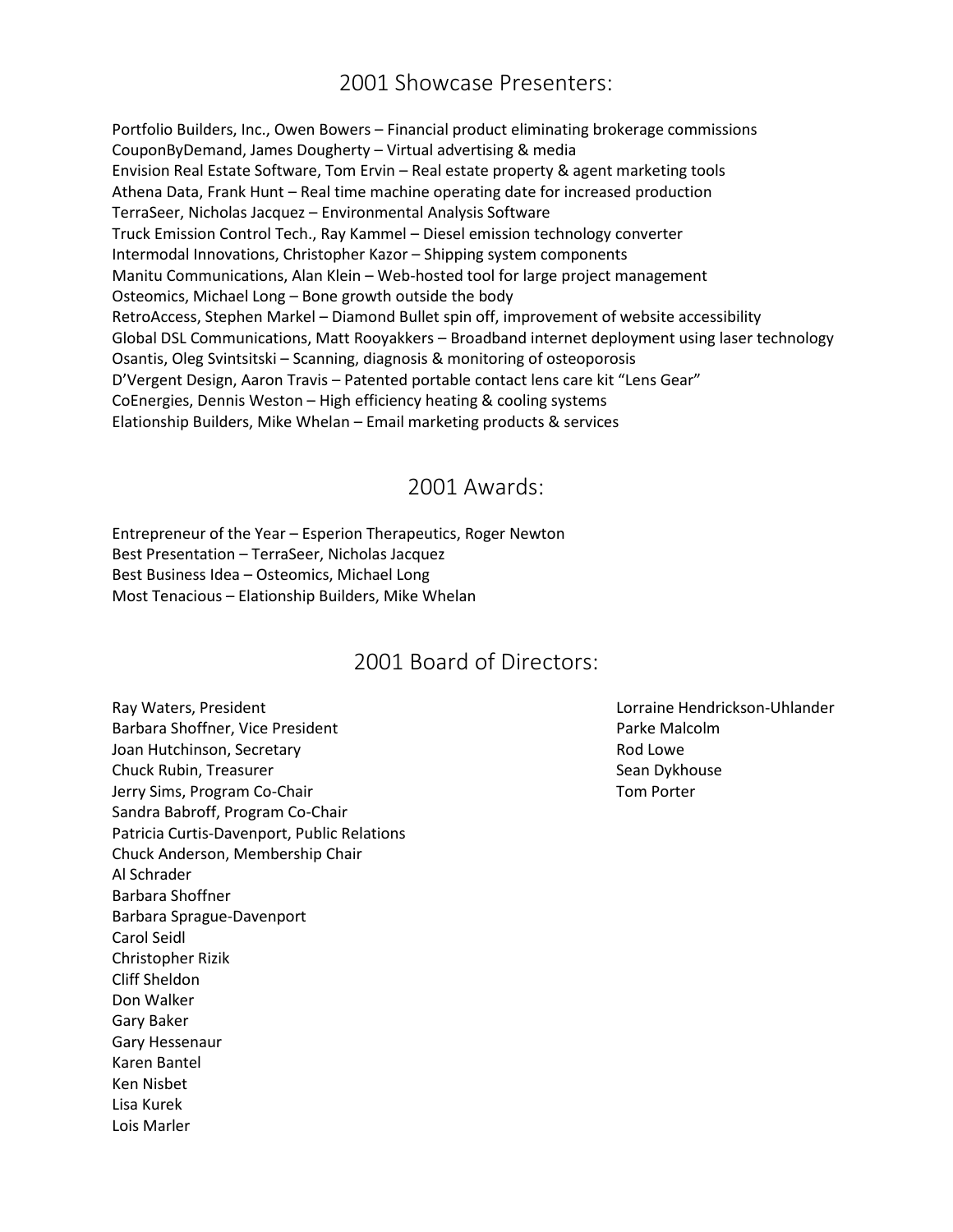Adaptive Materials, Aaron Crumm – Solid oxide fuel cell stack Power Laser Inc., Ralph Davis - Laser tech device for paint removal Mobius Microsystems, Rick Goldstein – Silicon technology products Interlink Networks, Mike Klein – Wireless authentication security 5nQ, Thaddeus MacKrell – Inventory management for clinics & hospitals EximWare, Girish Minocha – Trade life cycle management for agricultural Secure 24, Rich Pirrotta – Internet data security for banks Visionary Enterprises, Stephen Prehn – Home monitoring technology Molecular Therapeutics, Brian Ross – Non-invasive image of biological process Unitech Pharmaceuticals, JJ Shaw, Cancer treatment Xoran Technologies, Predrag Sukovic – Portable CAT scanner

#### 2002 Awards:

Entrepreneur of the Year – GeneCodes, Howard Cash Best Presentation – Adaptive Materials, Aaron Crumm Best Business Idea – 5nQ, Thaddeus MacKrell Best Business Solution – Eximware, Girish Minocha

#### 2002 Board of Directors:

Ray Waters, President Barbara Shoffner, Vice President Joan Hutchinson, Secretary Chuck Rubin, Treasurer Dave Hawkins, Program Co-Chair Mary Nicholson, Program Co-Chair Patricia Curtis-Davenport, Public Relations Chuck Anderson, Membership Chair Al Schrader Barbara Sprague-Davenport Carol Seidl Christopher Rizik Cliff Sheldon Don Walker Gary Baker Gary Hessenaur Jerry Sims Karen Bantel Ken Nisbet Kent Talcott Pradeep Chowdry Rod Lowe Sean Dykhouse Tom Porter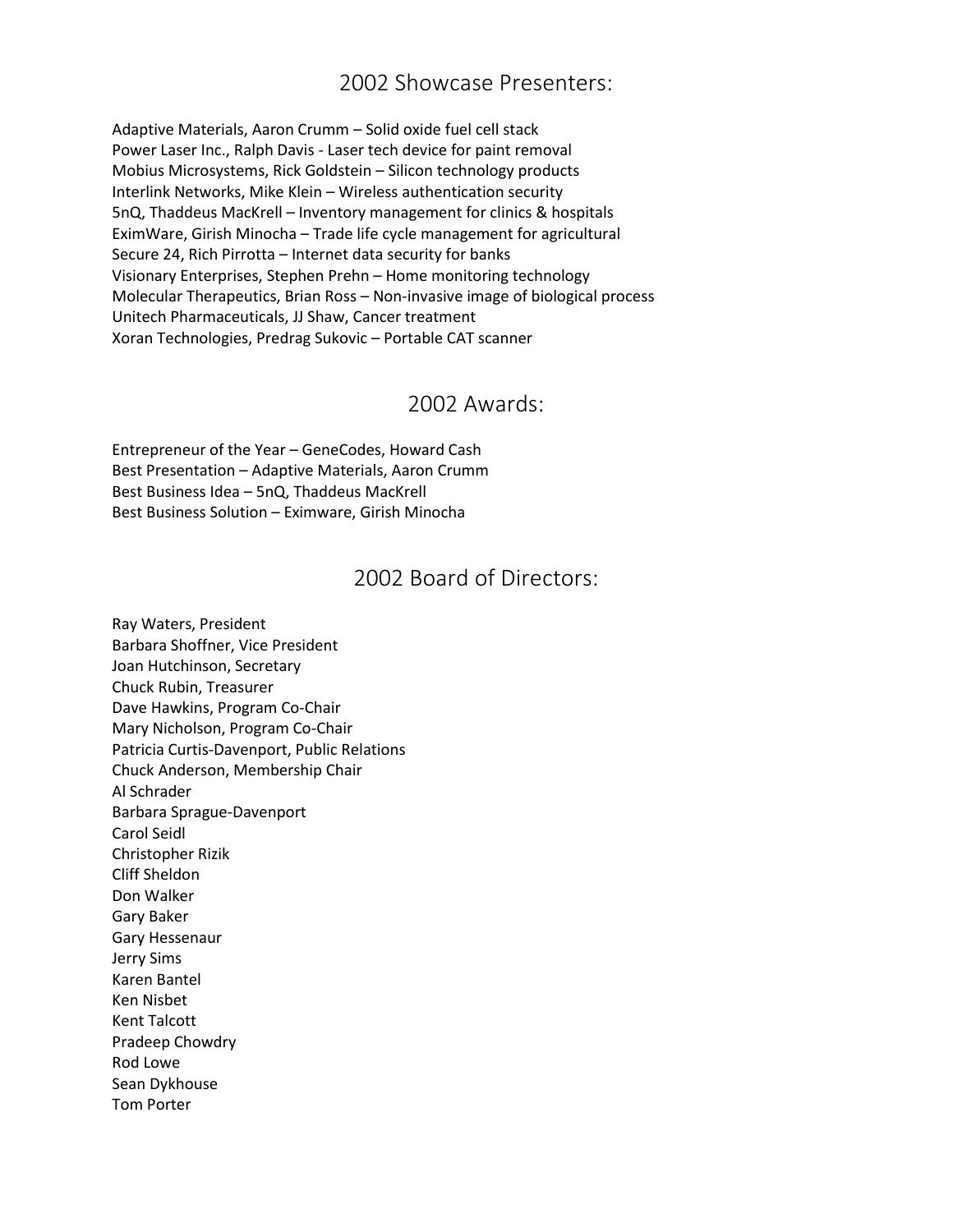Integrated Sensing Systems, Michael Ammann – Micro drug infusion products Herkules Equipment Corp., Todd Bacon – Programmable lifts Sonetics Ultrasound, Jennifer Baird – 3D/4D ultrasound technology Product Animations, Inc., Curtis Begley – VRTrain software for desktop simulation Crime Cog, Tim Daley – Justice information system PioCel Instruments Corp., Angelo Gaitas – Thermal microscope for semiconductor Roger, Inc., John Gary – Training workout software Afmedica, Mina Sooch – Scar tissue prevention

#### 2003 Awards:

Entrepreneur of the Year – Assay Designs, Inc., Barbara Scheuer & Russel Hart Best Presentation – Product Animations, Kurtis Begley Best Business Model – Crime Cog, Tim Daley Best Technology – Sonetics Ultrasound, Jennifer Baird

#### 2003 Board of Directors:

Barbara Shoffner, President Dave Hawkins, Vice President Joan Hutchinson, Secretary Chuck Rubin, Treasurer Dave Hawkins, Program Co-Chair Mary Nicholson, Program Co-Chair Deb Lewis, Public Relations Chuck Anderson, Membership Chair Al Schrader Barbara Sprague-Davenport Carrie Hensel Cliff Sheldon Gary Hessenaur Jerry Sims Ken Nisbet Kent Talcott Rob Dutkiewicz Paul Kirsch Pradeep Chowdry Ray Waters Rod Lowe Sean Dykhouse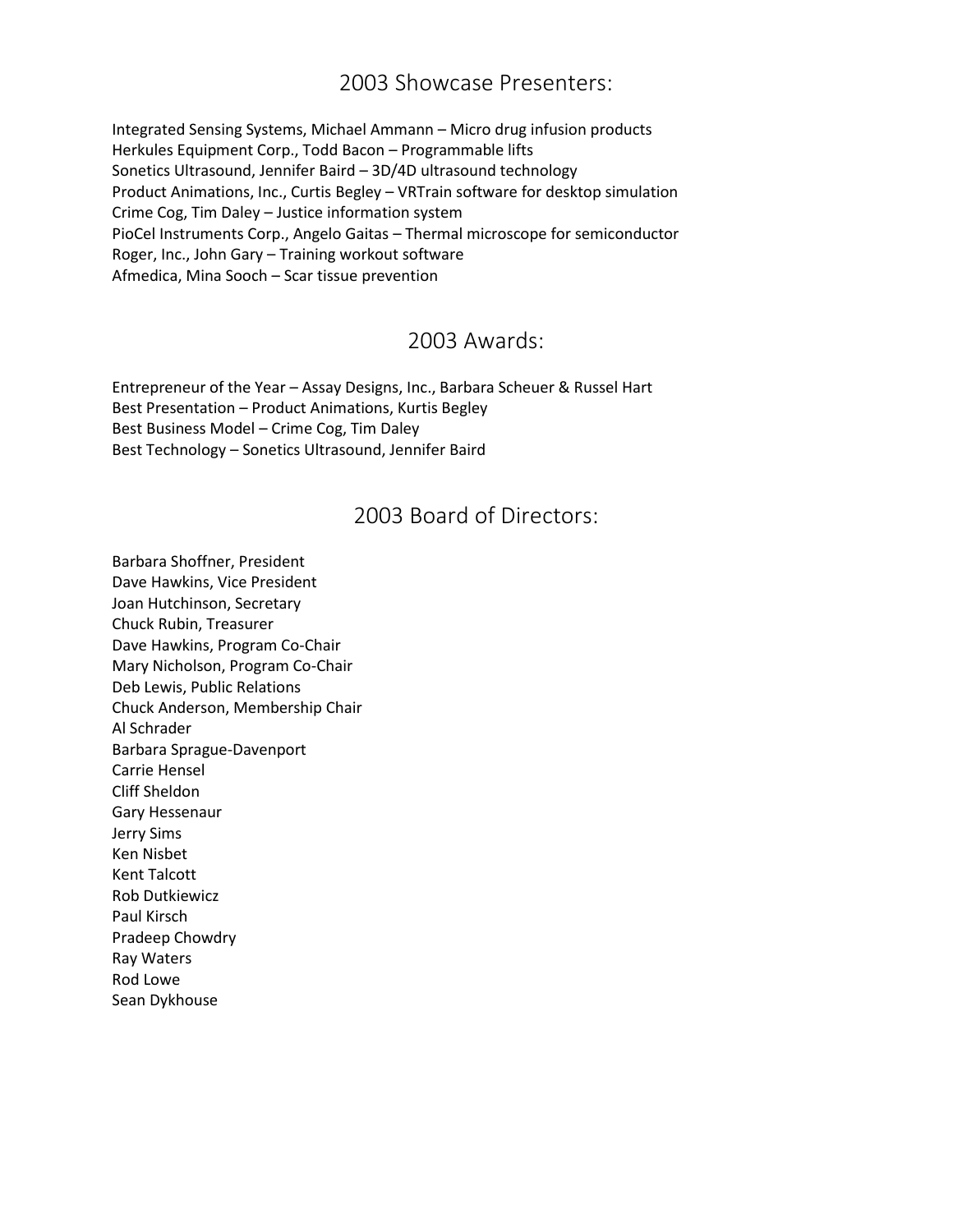Campus K 12, Phil Cammillo – Educations software XataWave, Tom Hines – Deployable alert system for remote emergency signal QSS Engineered Systems Group, Tom Kelly – Software customization for high variation DCM Associate, Deborah Marmarelli – Online training for hazmat business Palo Verde ETS, David Rush – Hummingbird car VenTech, Jeremy Sanger – Supplemental auto heater Ennew Medical Devices, Mel Valkner – Patient transportation AvaCore, Allen Dumont – Portable body cooling device

#### 2004 Awards:

Entrepreneur of the Year – i3Statprobe, Inc., Lora Schwab Best Presentation & Implementation of Business Plan – QSS Engineered Systems, Tom Kelly Best Business Model – XataWave, Tom Hines Best Technology – VenTech, Jeremy Sanger

#### 2004 Board of Directors:

Barbara Shoffner, President Carrie Hensel, Vice President Joan Hutchinson, Secretary Chuck Rubin, Treasurer Rob Dutkiewicz, Program Chair Larry Eiler, Public Relations Chuck Anderson, Membership Chair Cliff Sheldon Deb Lewis Diane Durance Gary Hessenaur Jan Gensheimer Jerry Sims Jill LaLiberte Ken Nisbet Kent Talcott Paul Kirsch Phil Tepley Pradeep Chowdry Ray Waters Rod Lowe Sean Dykhouse Tim Richards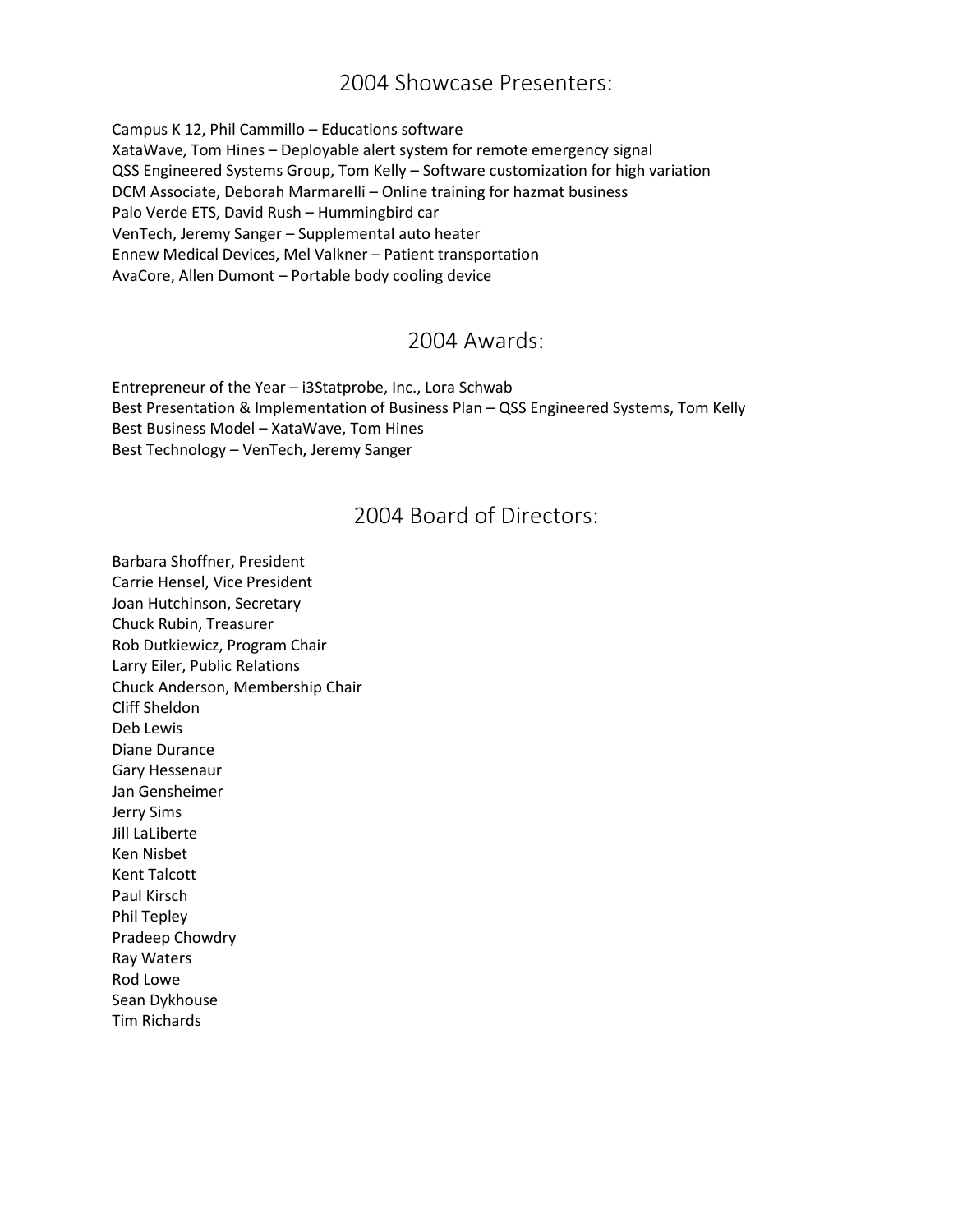Self-Guided Systems, LLC, Paul Angott – Unmanned navigations systems ChecktheCrib, Oliver Baer – Internet-based spare parts procurement Accuri Cytometers, Jennifer Baird – Flow cytometer for research & clinical diagnostics Coherix, Dwight Carlson – Digital holographic imaging Rapid BioSense, John Cunningham – Bacteria/Virus detection technology Mindwords, Terry Dunivin – Learning assistance software & learning center ProSense Technologies, Neil Dueweke – Sensors for cargo shipping ThreeFold Sensors, Judith Erb – Fiber optic sensors for bio diagnostics EnCel, Doug Finch – Fuel cell partner Presign, Todd Mielke – Web-based product life cycle management software PMC Environmental Technologies, Ron Panter – Waste water cleansing technology to eliminate fats & oil ElectroJet, Kyle Schwulst – Fuel injection technology for small engines Spirit Shop, Todd Sullivan – Customized school merchandise

#### 2005 Awards:

Entrepreneur of the Year – QuatRX, Robert Zerbe Best Presentation – Check The Crib, Oliver Baer Best Business Model – Mindworks, Terry Dunivan Best Technology – ThreeFold Sensors, Judith Erb Entrepreneurial Excellence – Accuri Cytometers, Jennifer Baird

#### 2005 Board of Directors:

Carrie Hensel, President **Rod Lowe** Rod Lowe Joan Hutchinson, Secretary Sean Dykhouse Sean Dykhouse Chuck Rubin, Treasurer Sonali Vijayavargiya Phil Tepley, Program Co-Chair Theresa Carroll Communist Communist Communist Communist Communist Communist Communist Communist Communist Communist Communist Communist Communist Communist Communist Communist Communist Commun Art DeMonte, Program Co-Chair Tim Richards Jessica Annaloro, Public Relations Chuck Anderson, Membership Chair Al Schrader Brandt Coultas Barbara Shoffner Cliff Sheldon Diane Durance Gary Hessenaur Jan Gensheimer Ken Nisbet Kent Talcott Mark Reynolds Norma Regan Paul Kirsch Pradeep Chowdry Ray Waters Rob Dutkiewicz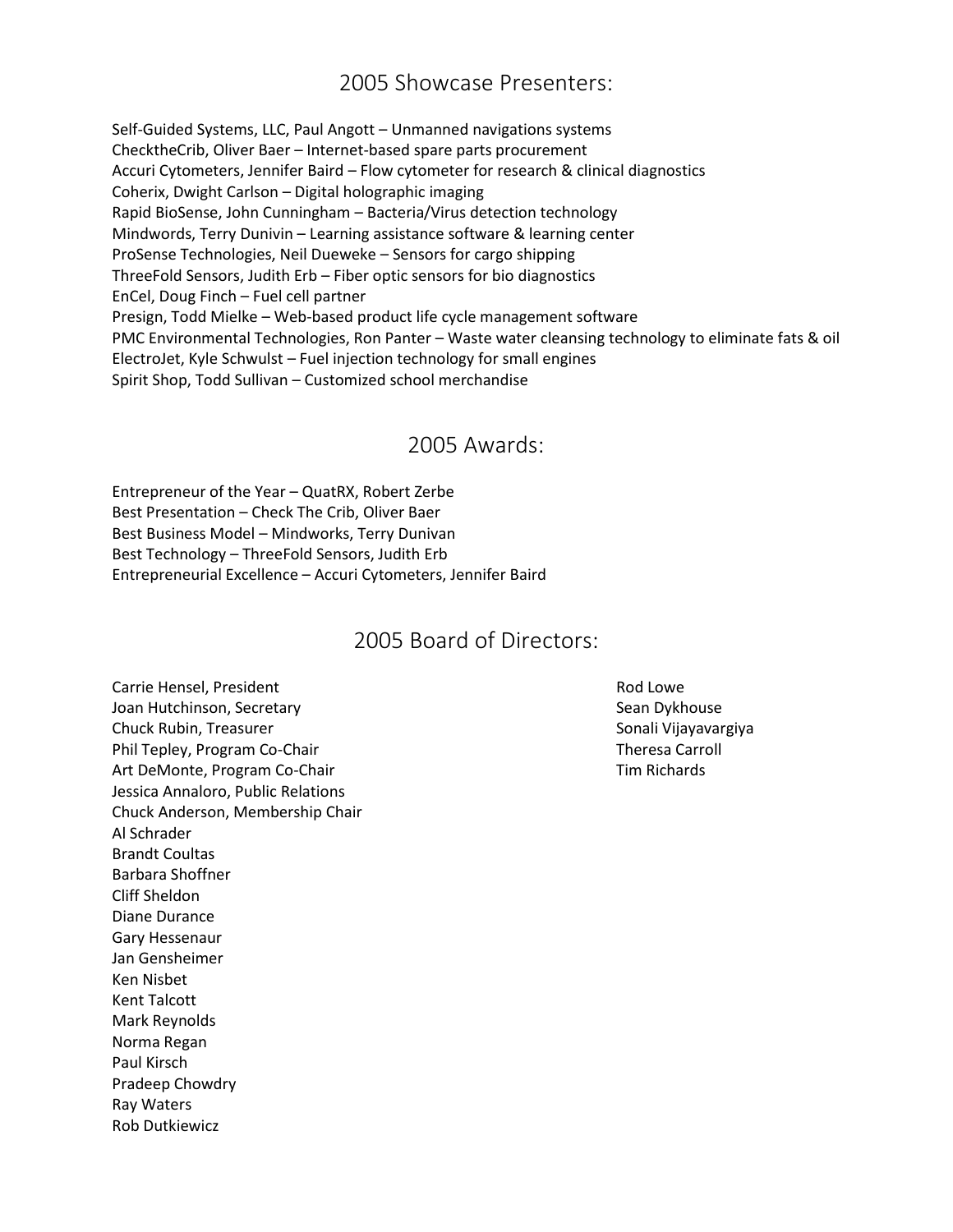Telurex, Clyde McKenzie – Thermo-electric heating & cooling systems ERT Systems, LLC, Dennis Carmichael – System for tracking personnel & equipment Hybra Drive Systems, Jim O'Brien – Hydraulic hybrid power train MyST Technology Partners, Andy Seidl – Creates useful Web 2.0 products & services Play Data, Tim Locke – Sports event video broadcasting system Environmental Transportation Systems, Richard Marks – Electric, low speed vehicle under \$10k TECAT Engineering, Laura Dillman – Wireless torque sensing Creative ByLine, Brad MacLean – Web system for matching authors & publishers Rapid BioSence, John Cunningham – Biosensor BrideSpeak, Jon Poploski – Interactive speech recognition Actium, Jim Collins – High touch, low cost retirement account services

#### 2006 Awards:

Entrepreneur of the Year – Entyre, Dick Beedon Best Presentation – ERT Systems, LLC, Dennis Carmichael Best Business Model – BridgeSpeak, Jon Poploskie Most Innovative Product – Hybra-Drive Systems Jim O'Brien

#### 2006 Board of Directors:

Carrie Hensel, President Phil Tepley, Vice President & Program Chair Joan Hutchinson, Secretary Chuck Rubin, Treasurer Julie Metea, Public Relations Chuck Anderson, Membership Chair Art DeMonte Barbara Shoffner Brandt Coultas Diane Durance Gary Hessenaur George Levy Jan Gensheimer Ken Nisbet Mark Reynolds Norma Regan Ray Waters Rod Lowe Sean Dykhouse Sonali Vijayavargiya Theresa Carroll Tim Peterson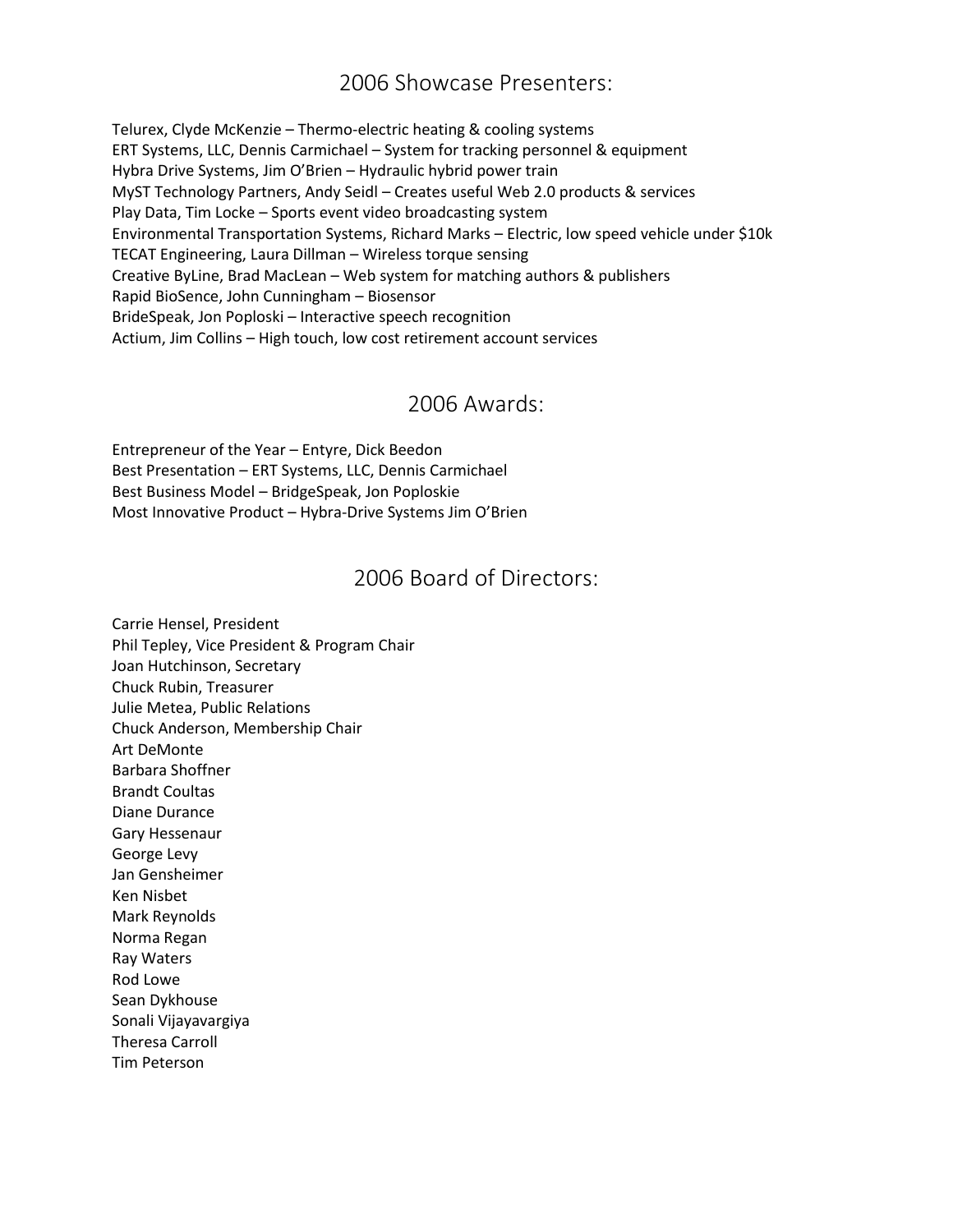Omni Sciences, Inc., Paul Moore – Broadband technology with infrared biosensor OtoMedicine, Inc., Peter Boxer – Hearing loss prevention vitamin M-bots, Inc., Sridhar Lakshmanan – Robot for military sensing The  $9<sup>th</sup>Xchange$ , Inc., John Bonaccorso – Consumer-to-consumer digital transactions Buttoned Up, In., Alicia Rockmore – Organizing materials & products TuneVUZ, Inc., Ron Suarez – Web-based software for music promotions Procuit, Inc., Tom Meloch – Education software for memory-based testing BioLumix, Ruth & Gideon Eden – Microbiologic testing GeneVivo, Sean Ainsworth – Transgenic rodents EdgeHealth, Keith Wittrup – Rehabilitation therapy device

#### 2007 Awards:

Entrepreneur of the Year – Asterand Randal Charlton Best Presentation – Razor Threat, Greg Guidice Best Technology – GeneVivo, Sean Ainsworth Best Business Strategy – BioLumix, Ruth & Gideon Eden

#### 2007 Board of Directors:

Phil Tepley, President Jan Gensheimer, Vice President Joan Hutchinson, Secretary Gerry Roston, Program Chair Chuck Rubin, Treasurer Steve Crang, Public Relations Chuck Anderson, Membership Chair Art DeMonte Barbara Shoffner Carrie Hensel Diane Durance Gary Hessenaur George Levy Lauren Bigelow Lindsay McCarthy Mahendra Ramsinghani Norma Regan Ray Waters Rod Lowe Sonali Vijayavargiya Sreeram Veeragandham Theresa Carroll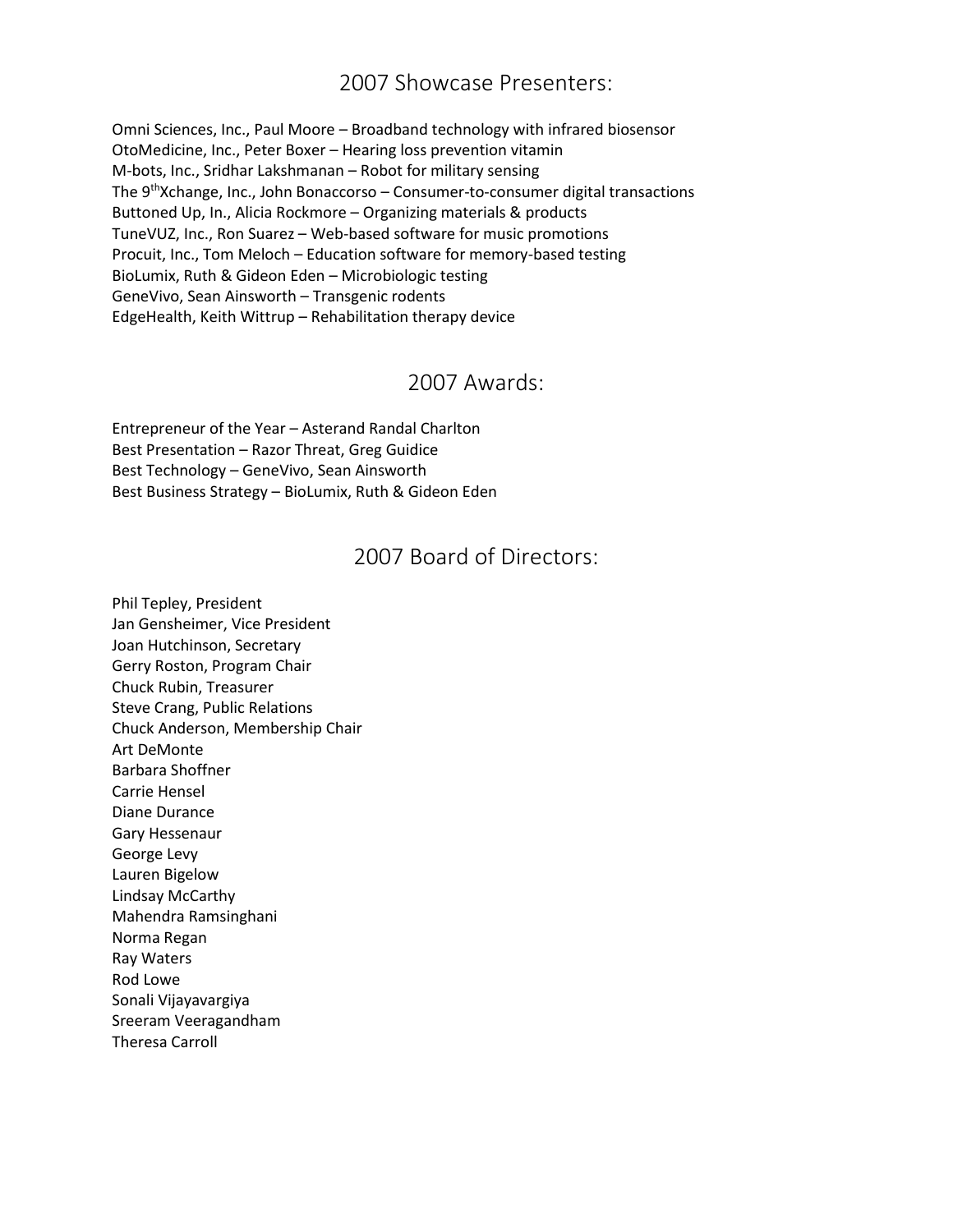Torrey Path, Peter Dresslar – Pharma & biotech decision software Renovo Power Systems, Adarsh Das – Solar power inverter system Pattern Clock, Yue Fan – Sophisticated alarm clock Fontis Medical, Matt Gibson – Large molecule delivery process MSignS, Jason Gilbert – 3D virtual sign language converter Lambert Technologies, Todd Gross – Surface stress diagnostics for manufacturers DevHive, Mike Burba – Software component service SciTech, Earle Holsapple – Cancer drug Ops Solutions, Jim Ryzner – Light guided system instructions RealKidz, Merrill Guerra – Plus size kid's clothing & community AureoGen, Ake Elhammer – Anti-fungal drug discovery Hygieia, Eran Bashan – Glucose meter for diabetics Clean Emission Fluids, Oliver Baer – Biofuel storage & dispensing Vortex Hydro Energy, Gerry Roston – Wave energy

#### 2008 Awards:

Entrepreneur of the Year – Health Media, Ted Dacko Best Presentation – SciTech, Earle Holsapple Best Business Model – Torrey Path, Peter Dresslar Best Technology – AureoGen Biosciences, Ake Elhammer

#### 2008 Board of Directors:

Phil Tepley, President Jan Gensheimer, Vice President Joan Hutchinson, Secretary Gerry Roston, Program Chair Chuck Rubin, Treasurer Steve Crang, Public Relations Chuck Anderson, Membership Chair Andrew McColm Barbara Shoffner Diane Durance Gary Hessenaur George Levy Lauren Bigelow Lindsay McCarthy Ned Staebler Norma Regan Ray Waters Rod Lowe Skip Simms Sonali Vijayavargiya Sreeram Veeragandham Theresa Carroll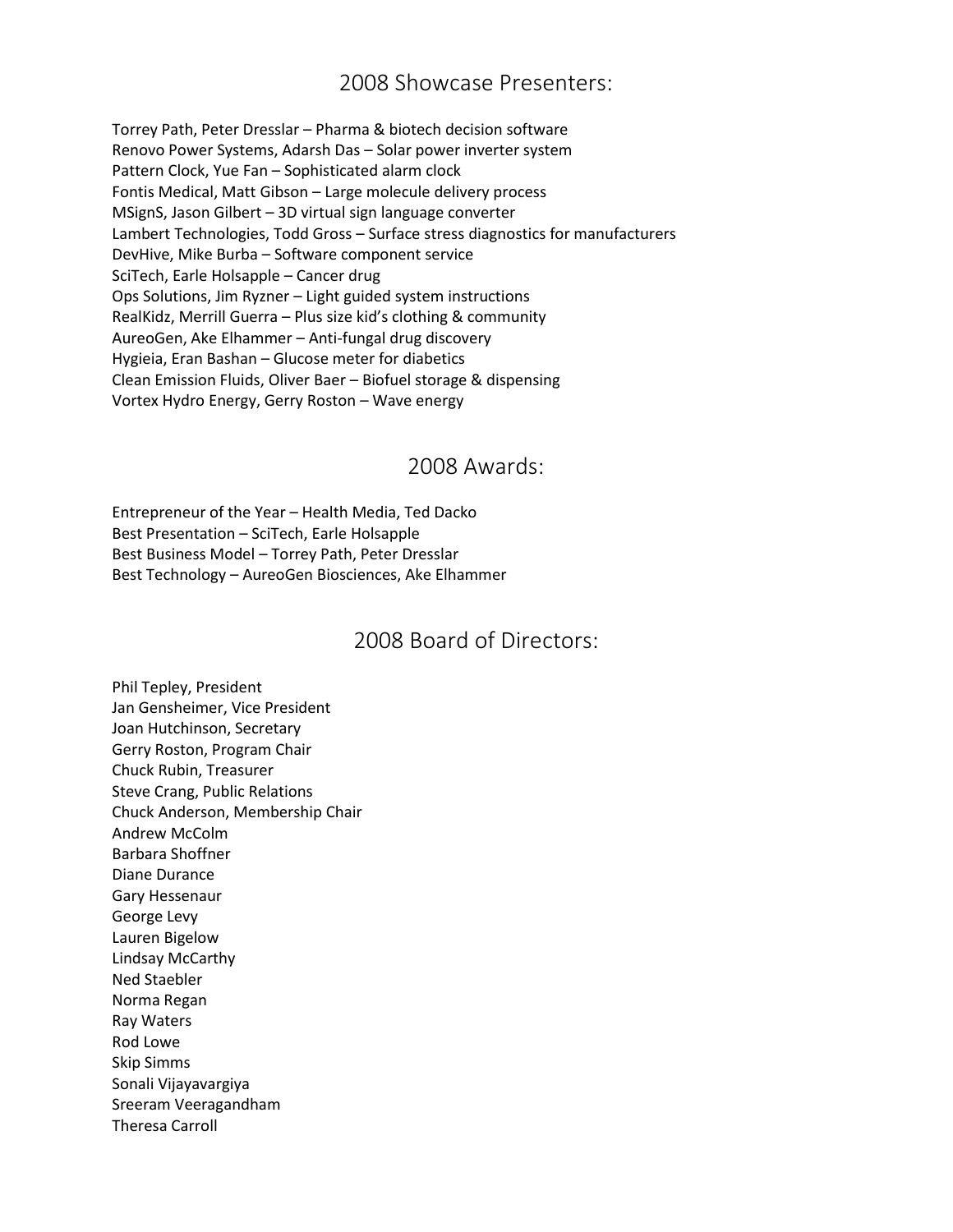Windsight, Peter Tochoryk – Wind measurement lasers Dermanaut, Jonathan Baugh – Software for dermatologists SPINN, Doug Dormer – Ubiquitous electronic medical record with consumer access Ventech, Jeremy Sanger – Vehicle heating technology Husk, Ian Dailey – Bio-friendly husk insulation Blaze Medical Devices, Michael Tarasev – Viability test for banked blood Grade Check, Shelia McBride & Al Bacon – Web software guiding high school athletes to college Bandals, Tom Sesti – Sandals with exchangeable tops Audiallo, Aaron Nelson – Hearing aid microchip BioLogic Engineering, Chuck Cole – Advanced rehabilitation & workout equipment Advanced Battery Concepts, Ed Shaffer – Biopolar battery technology Algal Scientific, Paul Horst – Algae-based waste water treatment DEEN, Tekisha Lee – Diversity job search website

#### 2009 Awards:

Entrepreneur of the Year – Handy Lab, Sundu Brahmasandra & Kalyn Handique Best Presentation – Dermanaut, Jonathan Baugh Best Business Model – Algal Scientific, Paul Horst Best Technology – Audiallo, Aaron Nelson

#### 2009 Board of Directors:

Jan Gensheimer, President Gerry Roston, Vice President Joan Hutchinson, Secretary Diane Durance, Program Chair Chuck Rubin, Treasurer Steve Crang, Public Relations Lindsay McCarthy, Membership Chair Andrew McColm Barbara Shoffner Claudia Rast Gary Hessenaur George Levy Lauren Bigelow LeAnn Auer Paul Brown Phil Tepley Ray Waters Rick Galdi Skip Simms Theresa Carroll William McPherson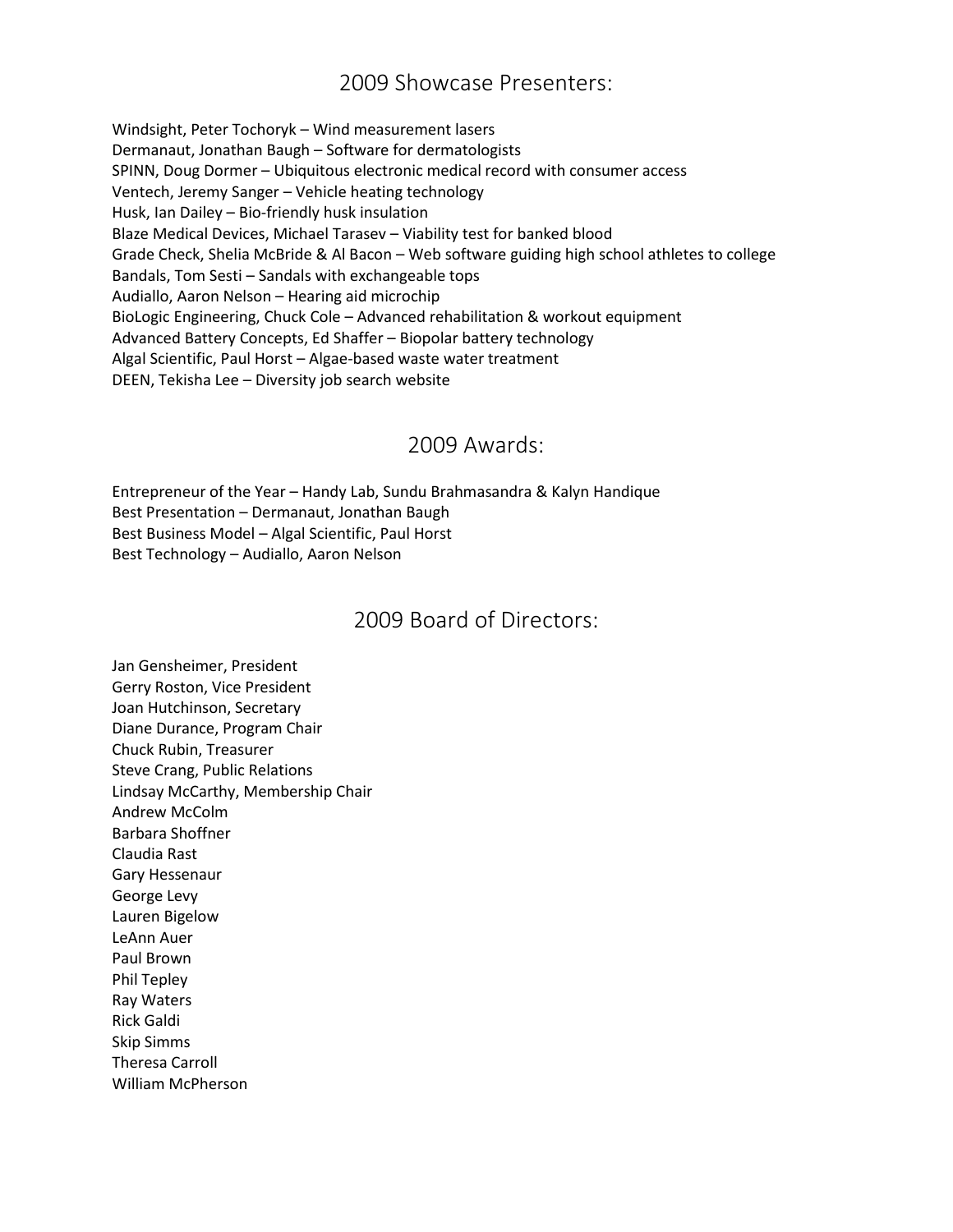Inventure Enterprises, Robert Fulk – Integrated background check software Current Motor, Peter Scott – Electric scooter FamilyMint, Jeff Eusebio – Software for kid's money management RetroSense Therapeutics, Sean Ainsworth – Pharma solution to treat blindness In-Pore Technologies, Gerry Roston – Nanoparticle additive for polymer materials Knowledge Watch, Don Hogan – Integrated news feed IX Innovations, Ian Dailey & Greg Marek – Picometer to measure low voltage Local Orbit, Erika Block – Software connecting local food growers & suppliers SendGCash, Bill Clark – Software to facilitate inter-company cash transfers GPX Software, Rick Goldstein – Financial modeling

#### 2010 Awards:

25th NEF Anniversary Lifetime Achievement Award – Dick Sarns 25<sup>th</sup> NEF Anniversary Tom Porter Leadership Award – Tom Porter Entrepreneur of the Year – Arbor Networks, Farnam Jahanian Best Presentation – FamilyMint, Jeff Eusebio Best Business Model – Inventure Enterprises, Robert Fulk Best Technology – RetroSense Therapeutics, Sean Ainsworth

#### 2010 Board of Directors:

Jan Gensheimer, President Gerry Roston, Vice President Joan Hutchinson, Secretary Diane Durance, Program Chair Chuck Rubin, Treasurer Steve Crang, Public Relations Steve Field, Membership Chair Andrew McColm Barbara Shoffner Claudia Rast David Ruby Gary Hessenaur George Levy Helen Ewing Lauren Bigelow LeAnn Auer Paul Brown Phil Tepley Ray Waters Rick Galdi Skip Simms Uzma Ahmad Wayne Harvey William McPherson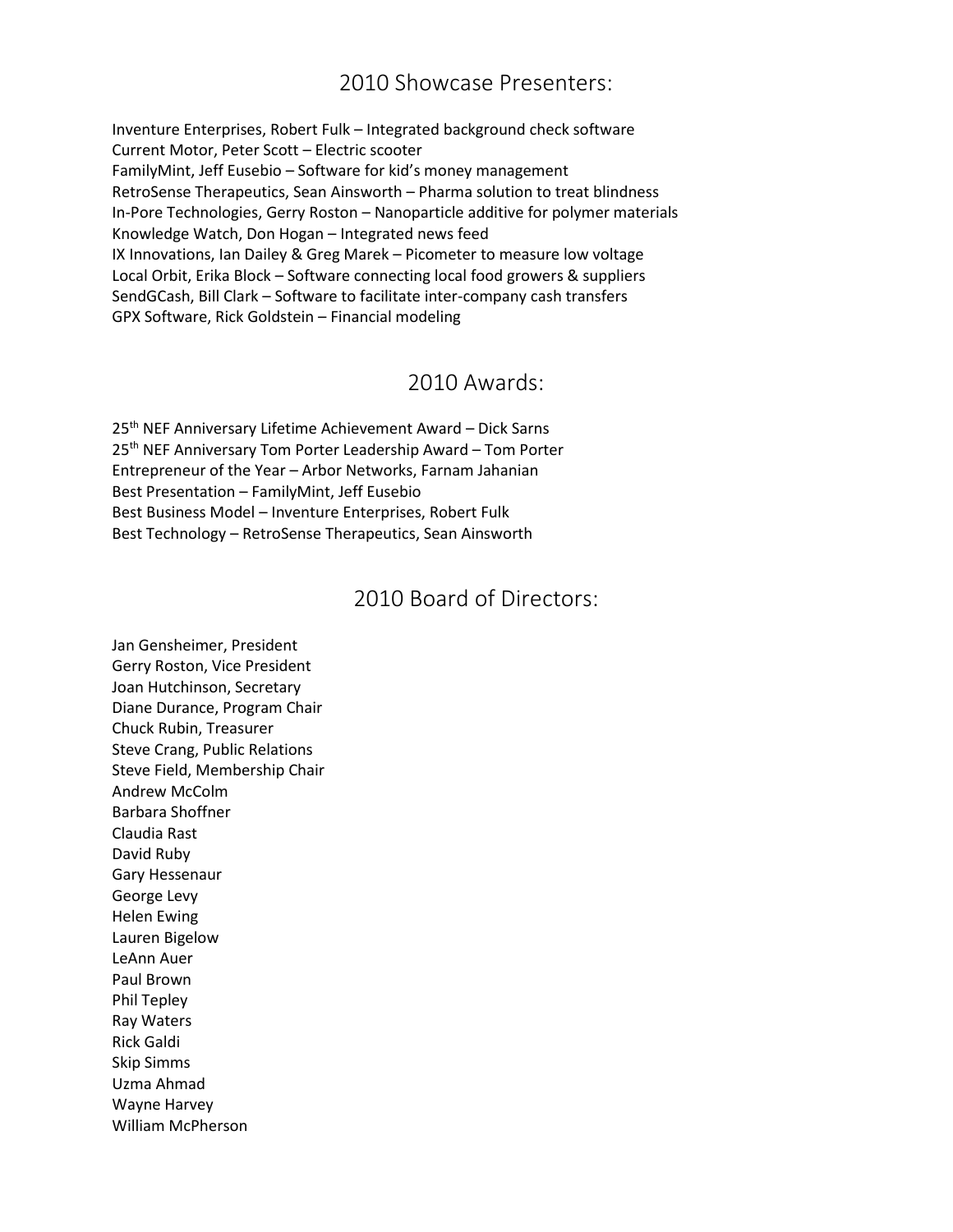MitoStem, Jim Eliason – Research reagent & instrument firm for stem cell harvest & storage Therapy Charts, Ryan Dibble – SaaS electronic patient records for therapist industry Sunapten, Jim Mobley – Therapeutic vaccine technology cancer & autoimmune diseases My Interactive Vision, Jim Jung – Cell phone technology to display live info on public TVs, bars, etc. Fusion Coolant Systems, Tom Gross – Next generation coolant fluid systems for mfg. industry Electromotive, Inc., John Sabino – Efficient, low-cost small motor for vehicles GCI Global Healthcare Solutions, Naren Balasubramaniam – Alternative solutions for medical tourism CYJ Enterprises, Carole Johnson – Web-based system connecting families & medical professionals Brio Device, Hannah Hensel – Medical intubation device ArborWind, Dilip Nigam – Vertical axis wind turbine 3D Biomatrix, Laura Schrader – Cell & tissue growth tools for drug testing & discovery Next Gen Metabolomics, Inc., Felice DeJong – Biotechnology stress measurement technology

#### 2011 Awards:

Entrepreneur of the Year – Accuri Cytometers, Jen Baird Best Presentation – Sunapten, James Mobley Best Business Model – Fusion Coolant Systems, Tom Gross Best Technology – NextGen Metabolomics, Felice DeJong

#### 2011 Board of Directors:

Gerry Roston, President Diane Durance Vice President Joan Hutchinson, Secretary Helen Ewing, Program Chair Chuck Rubin, Treasurer Steve Crang, Public Relations Steve Field, Membership Chair Andrew McColm Barbara Shoffner Claudia Rast David Ruby Gary Hessenaur George Levy Jan Gensheimer Lauren Bigelow LeAnn Auer Paul Brown Phil Tepley Ray Waters Rick Galdi Skip Simms Wayne Harvey William McPherson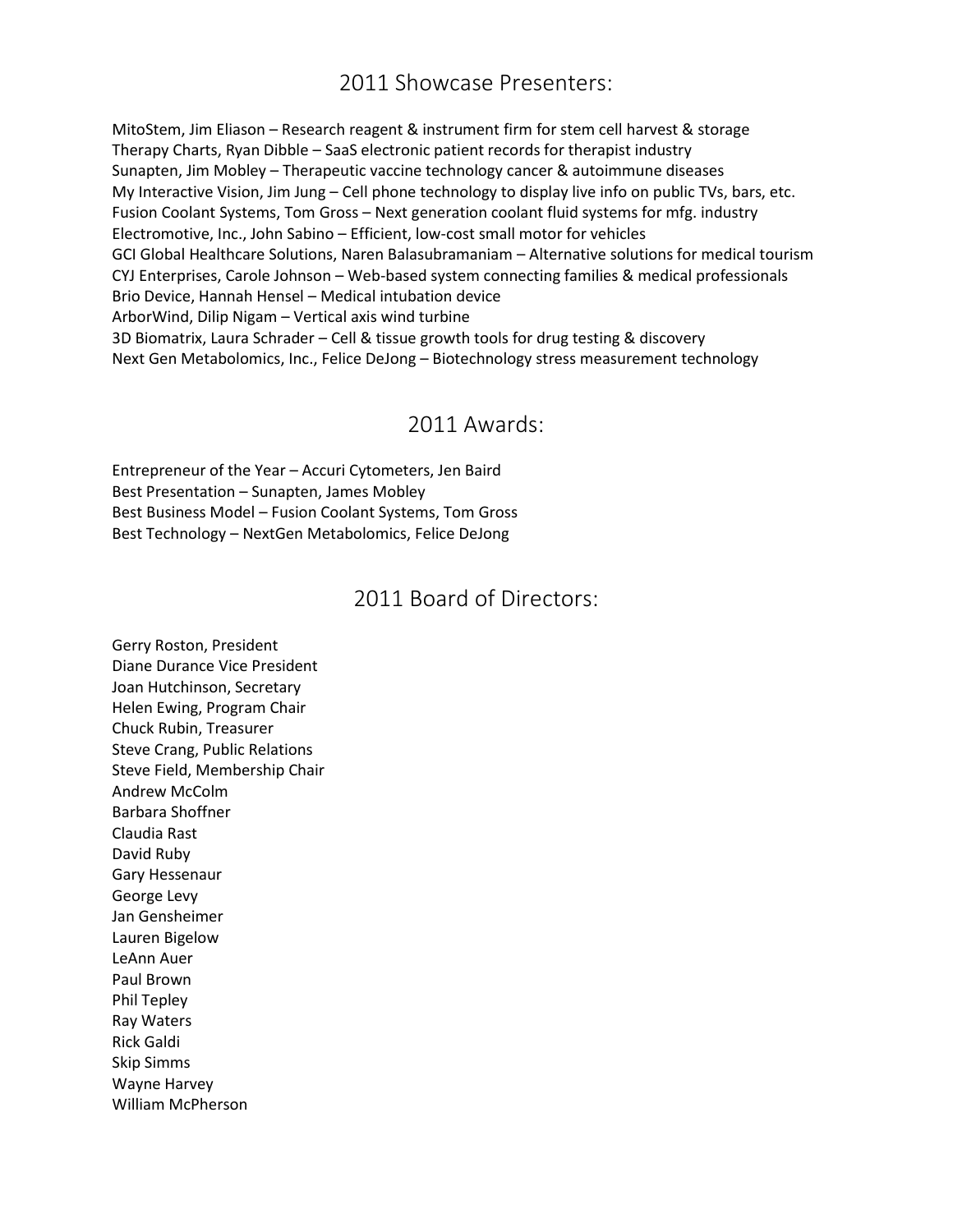Varsity News Networks, Ryan Vaughn – Website platform to generate new revenue for youth athletics LogiCoul, David Stout – Technology to increase rechargeable battery capacity Vestaron, Bob Kennedy – Non-toxic to vertebrates & environment-friendly insecticides Advanced Cooling Therapies, Eric Kulstad – Patient cooling technology to improve patient outcomes Sterilogy, Hal Zeima – Body-worn hand sanitizer & recording system for hospitals SurClean, Susan Sprentall – Laser paint removal system for the commercial aircraft industry Patient Provider Communications, Jon Baugh – Sophisticated patient to nurse communication system HistoSonics, Christine Gibbons - Prostatic histotripsy system

#### 2012 Awards:

Entrepreneur of the Year – Compendia Bioscience, Dan Rhodes Best Presentation – Patient Provider Communications, Jon Baugh Best Business Model – Advanced Cooling Therapies, Kirk Kulstad Best Technology – HistoSonics, M. Christine Gibbons

#### 2012 Board of Directors:

Gerry Roston, President National Wayne Harvey National Action of the Wayne Harvey Diane Durance, Vice President William McPherson Joan Hutchinson, Secretary Helen Ewing, Program Chair Chuck Rubin, Treasurer Steve Field, Membership Chair Alain Piette Andrew McColm Adrian Fortino Barbara Shoffner Bill Mayer Claudia Rast David Ruby Francis Glorie Gary Hessenaur George Levy Ian Charles Jan Gensheimer Lauren Bigelow LeAnn Auer Lee Gorman Paul Brown Phil Tepley Ray Waters Rick Galdi Shannon Beeman Skip Simms Stew Nelson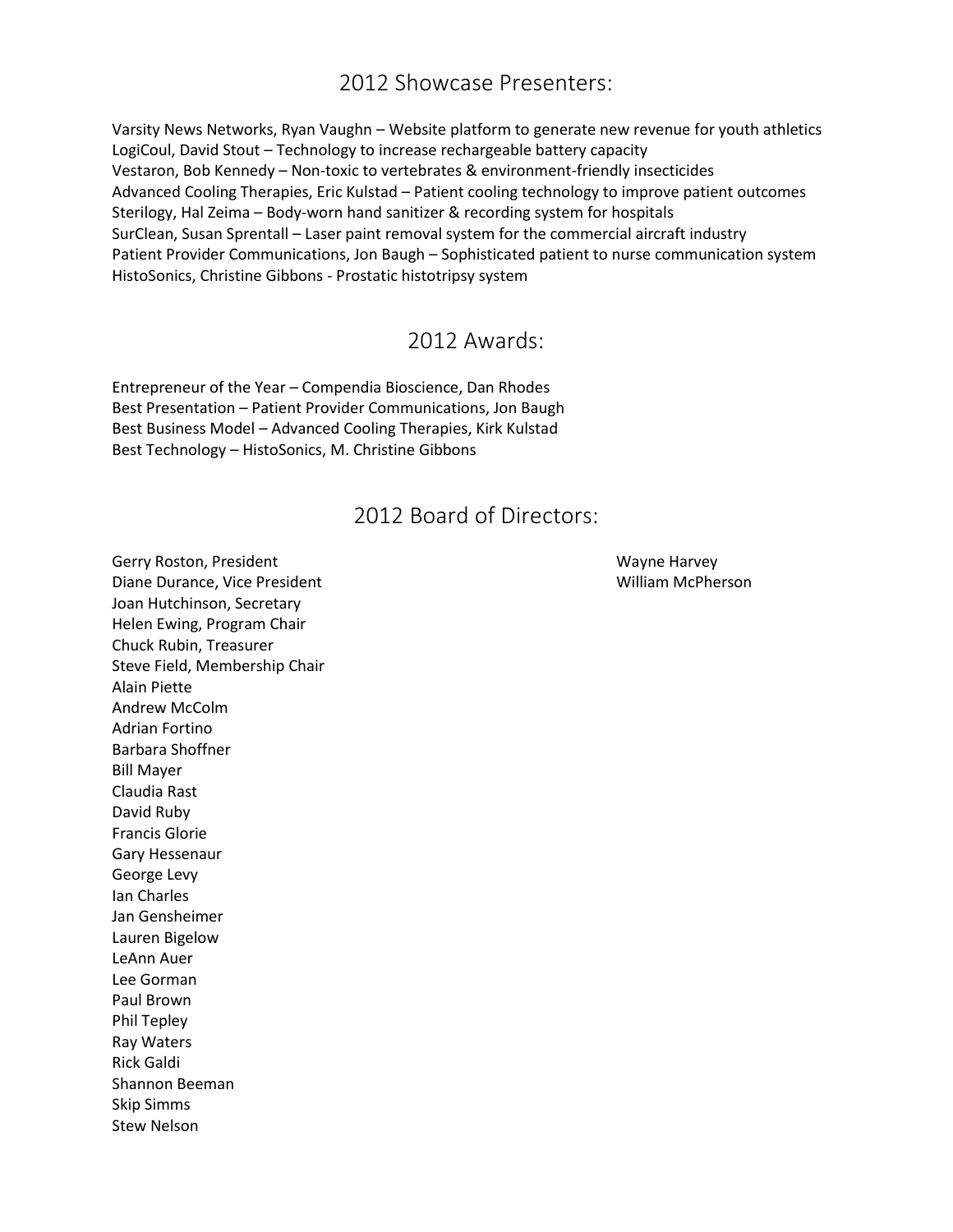Eco-Fueling, LLC, Paul Chandler – Diesel assist technology to improve fuel economy Coliant Corporation, John Swiatek – Powerlet connects electrical devices to motorcycles ONL Therapeutics, Rali Kerppola – Ophthalmic therapy preventing vision loss to retinal disease Ad Adapted, LLC, Molly McFarland – Banner ad apps for mobile phones & games Avegant Corp., Edward Tang – Head mounted displays for military, medical & consumer industries ENT Biotech, Andrea Dickson – Novel disposable tool for removing tonsils & adenoids GAPro System, Herb Gibson – Risk management solution provider for the insurance industry Ornicept, Justin Otani – Software analytic tech measuring interactions between birds & wind farms Fusepoint, Udi Naamani – Software platform to improve sales for independent auto repair shops

#### 2013 Awards:

Entrepreneur of the Year – Livo Connect, Jake Sigal Best Overall Presentation – ENT Solutions, LLC, Andrea Dickson Best Presentation – Ad Adapted, Molly McFarland Best Business Model – GAPro, Herb Gibson Best Technology – Avegant Corp., Edward Tang

#### 2013 Board of Directors:

Gerry Roston, President William McPherson, Vice President Joan Hutchinson, Secretary Stew Nelson, Program Chair Gary Hessenaur, Treasurer Steve Field, Membership Chair Francis Glorie, Publicity Chair Adrian Fortino Alain Piette Bill Mayer Claudia Rast Denise Graves Diane Durance George Levy Helen Ewing Ian Charles Lauren Bigelow Lee Gorman Melissa Aagesen Ray Waters Shannon Beeman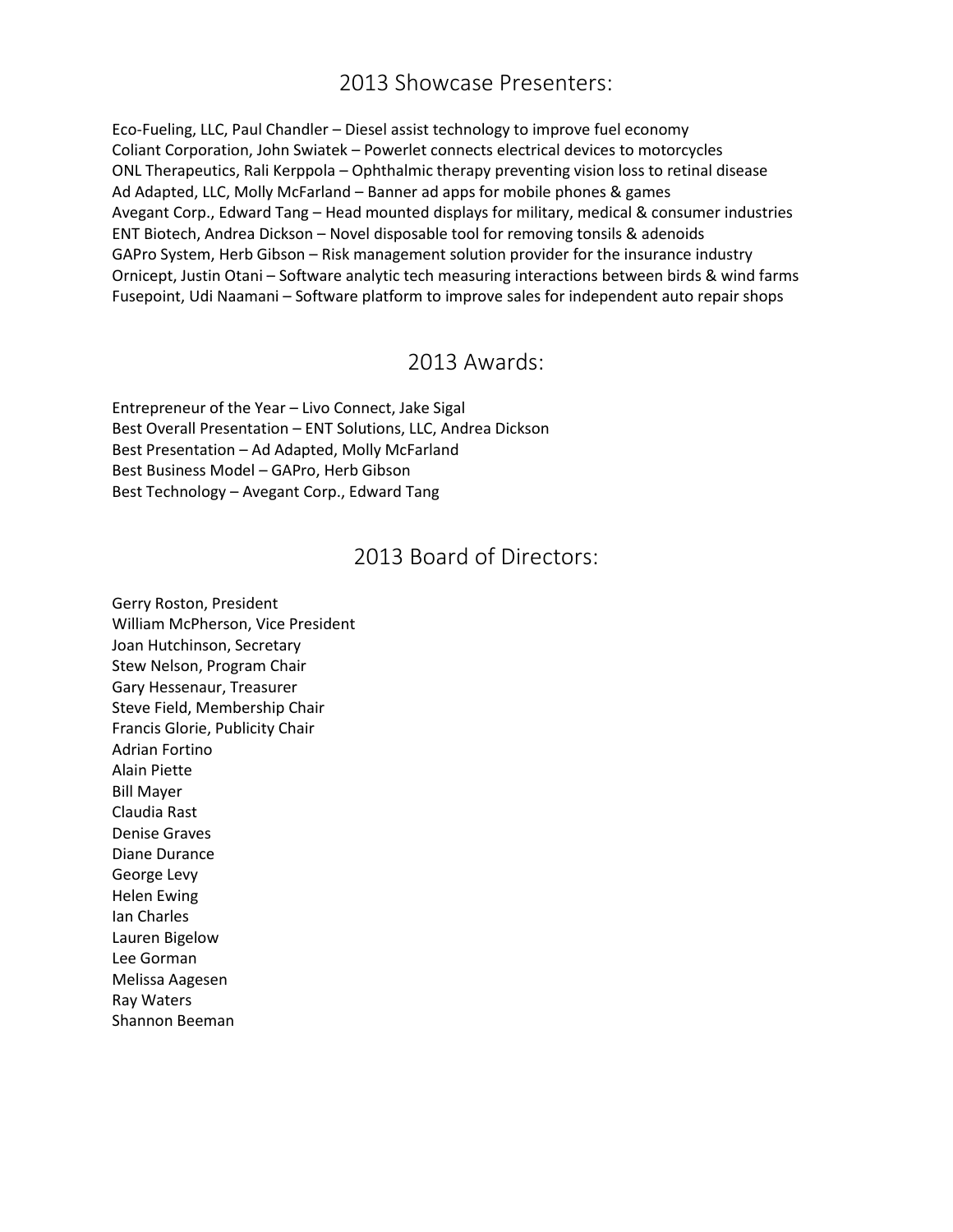Roomations, Katie Miller – B2C interior design for average homeowners PHASIQ, Shuichi Takayama – Protein biomarker validation for prediction & drug efficiency measurement A2B Bikeshare, Agar Strother – Bike sharing for metropolitan areas PicoSpray, Lihang Nong – Fuel injection systems for small engines DataSpeaks, Dennis Nash – Software for repurposing drugs Foodjunky.com, Travis Johnson – Online food ordering service Genomenon, Mark Kiel – Genomic sequencing analysis software Myfab5, Omeid Seraifipour – Online restaurant ranking application Simpathic, Dan Reiss – Tablet based learning program for medical students Exodynamics, Mushir Khwaja – Surgeon interactive back braces Advanced Interactive Response Systems, Valerie Obenchain – Oxygen system alarms

#### 2014 Awards:

Entrepreneur of the Year – Carcode SMS, Steve Schwartz Best Presentation – Roomations, Katie Miller Best Business Model – A2 Bikeshare, Ansgar Strother Best Technology – Genomenon, Mark Kiel

#### 2014 Board of Directors:

William McPherson, President Helen Ewing, Vice President Lee Gorman, Secretary Joan Hutchinson, Secretary Stew Nelson, Program Chair Gary Hessenaur, Treasurer Steve Field, Membership Chair Francis Glorie, Publicity Chair Alain Piette Bill Mayer Claudia Rast Diane Durance Gary Hazen George Levy Gerry Roston Ian Charles Jane DeLancey Melissa Aagesen Ray Waters Sarika Gupta Sheu-Jane Gallagher Stefan Sysko Steve Schwartz Terry MacEwen Viktor Brandtneris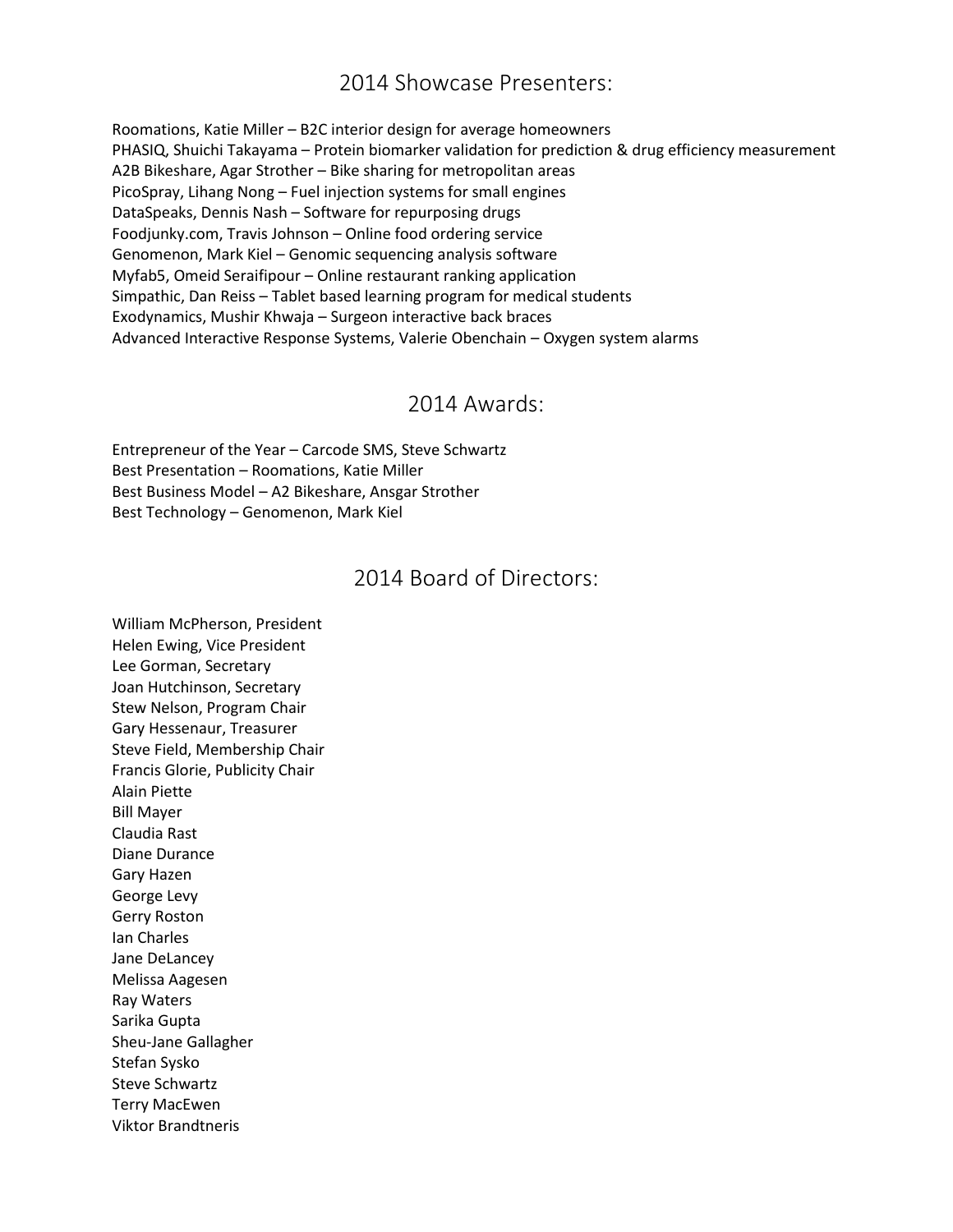Blue Water Satellite, Milt Baker – Satellite geological exploration Pelico, Amer Abughaida & Imen Alem – Wheelchair manufacturer that can go up stairs Mountain Labs, Alex VanDerKolk – Software mgmt. platform to broker access to sensitive health info MakerOS, Mike Moceri – Operating system for 3D printing business Mobileteer, Dave Alexander – Brandable Wi-Fi & promotions platform Transcuro, Lauren Shampo – Post acute care services matching ContentOro, Bob Chunn – Reputable content provider for websites Do-TheDoc, Dimitris Papageorgiou – Secure messaging platform for healthcare organizations Workit Health, Lisa McLaughlin – Software platform providing care & support to substance abusers

#### 2015 Awards:

30th NEF Anniversary Tom Porter Leadership Award – Tom Kinnear Entrepreneur of the Year – Cohort FS, LLC, Elizabeth Ziph Best Presentation – Workit Health, Lisa McLaughlin Best Business Model – ContentOro, Bob Chunn Best Technology – Blue Water Satellite, Milt Baker

#### 2015 Board of Directors:

Stew Nelson, President Helen Ewing, Vice President & Public Relations Lee Gorman, Secretary Gary Hazen, Co-Program Chair Terry MacEwen, Co-Program Chair Gary Hessenaur, Treasurer Steve Field, Membership Chair Bill Mayer Anne Perigo Betsy Reid Creedon Claudia Rast Diane Durance Francis Glorie George Levy Gerry Roston Ian Charles Jane DeLancey Melissa Aagesen Patti Glaza Ray Waters Sarika Gupta Scott Taylor Stefan Sysko Steve Schwartz Viktor Brandtneris William McPherson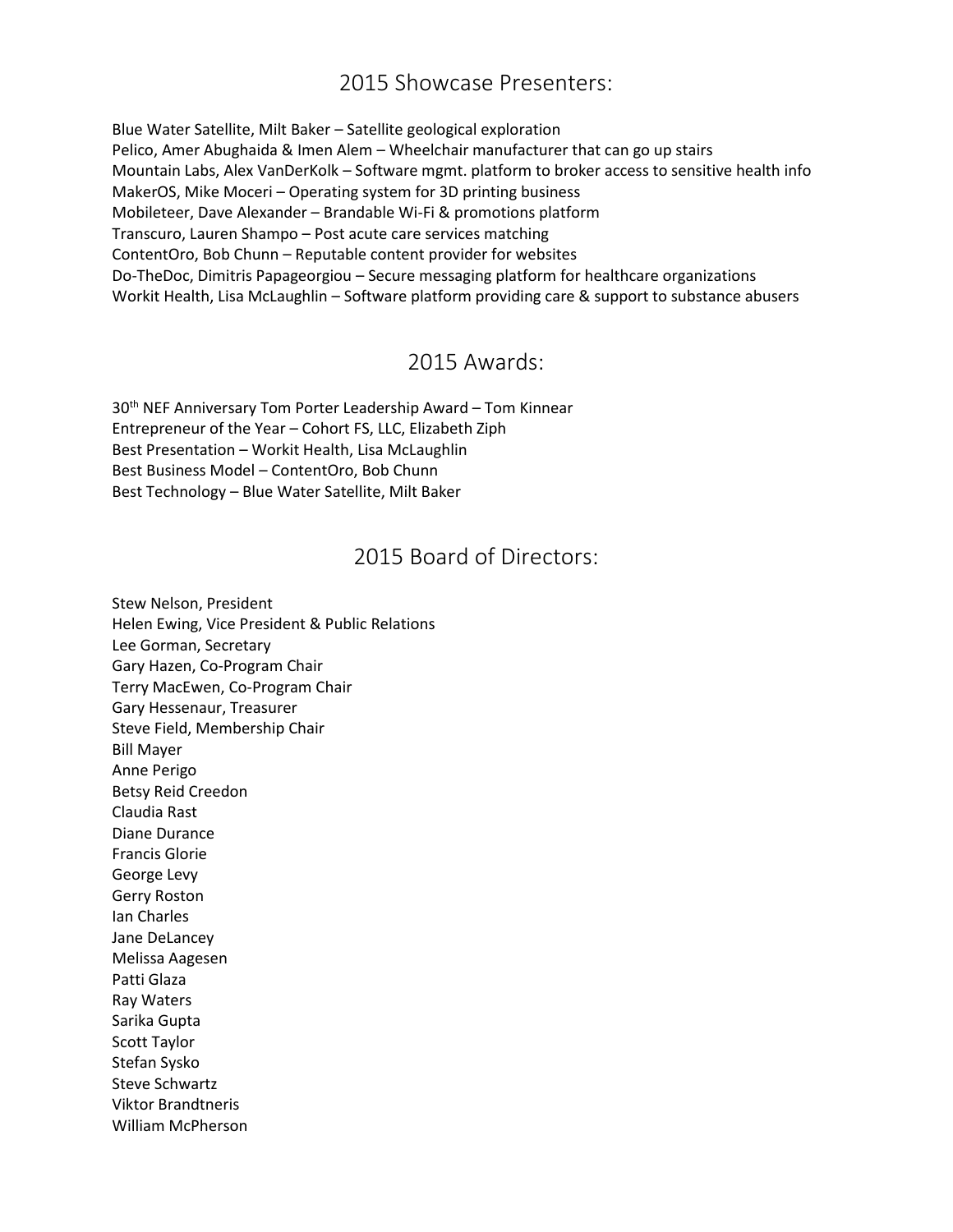AOE Medical, Arianna Carley – Medical device that solves the problem of patient transfer Odeum Learning, Ian Natzmer – Software that reshapes how teachers engage students with content Alchemie, Julia Winter – Providing mobile games for higher education in organic chemistry LegalEase, Tariq Hafeez – Software platform capitalizing on a visionary legal eco-system TrueJob, Scott Goci – Software platform that changes how you find your next job Brightable, David Vanker – Software for collaboration, team communication and project management PlanetXLaw, Bert Tiger Whitehead – Software uniquely enabling lawyers to provide more legal services Parabricks, Mehrzad Samadi – Genome sequencing software from data to insight in just one hour Ripple Science, Nestor Lopez-Duran – Software system to manage research participants more efficiently

#### 2016 Awards

Entrepreneur of the Year – RetroSense, Sean Ainsworth Best Presentation – Ripple Science, Nestor Lopez-Duran Best Business Model – PlanetXLaw, Bert Tiger Whitehead Best Technology – Parabricks, Mehrzad Samadi

#### 2016 Board of Directors

Stew Nelson, President Helen Ewing, Vice President Lee Gorman, Secretary Gary Hazen, Vice President Programs Gary Hessenaur, Treasurer

Anne Perigo Betsy Creedon Bill Mayer Bill McPherson Claudia Rast Diane Durance Francis Glorie Vic Havele George Levy Gerry Roston Ian Charles Jane DeLancey Patti Glaza Scott Taylor Stefan Sysko Steve Field Steve Schwartz Ray Waters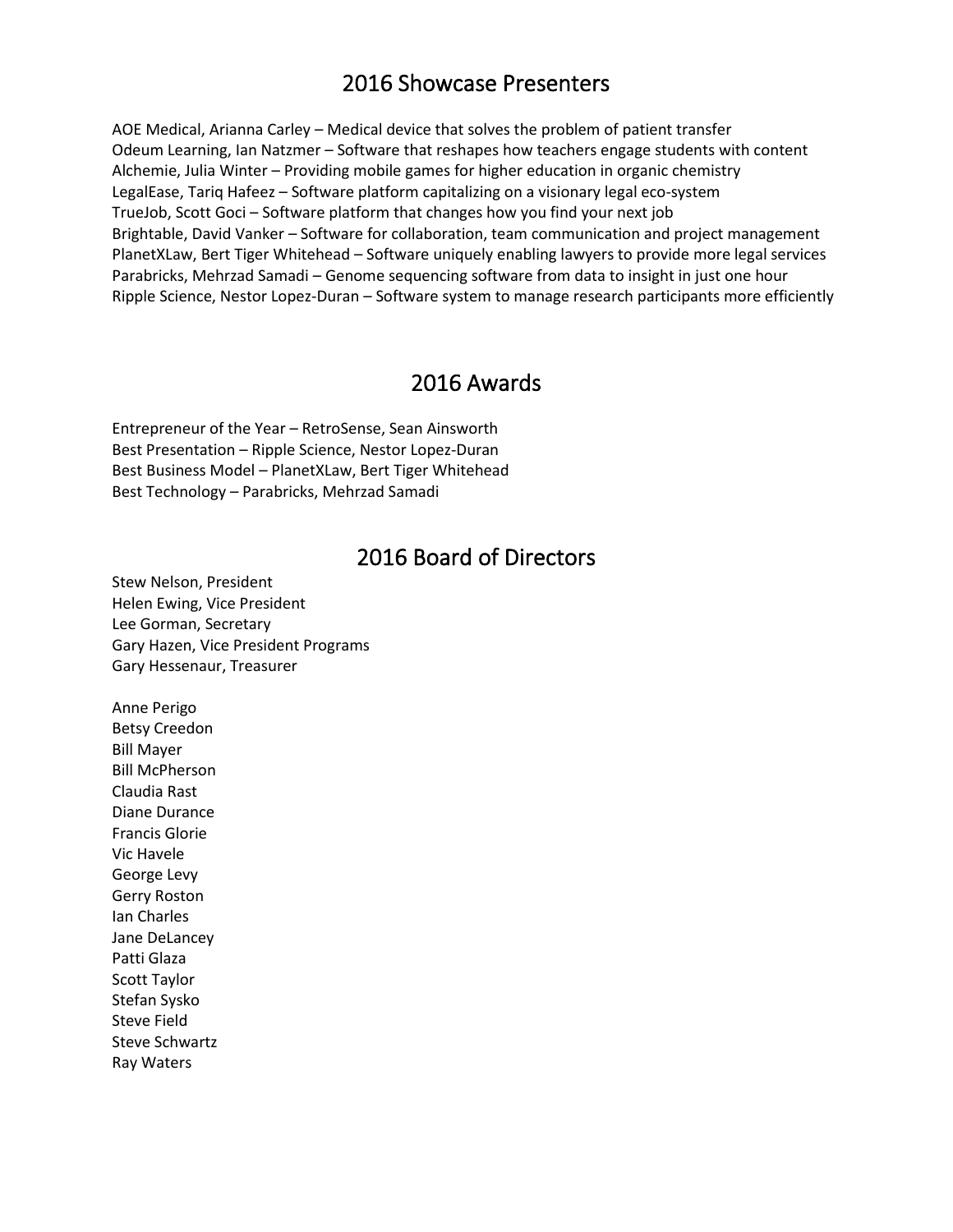Melius, AkkeNeel Talsma – Software point-of-care improvement solution MySwimPro, Fares Ksebati – Personalized workouts to swim smarter Clingfish, Tasneen Bowe – Vacuum accessory for aluminum-bodied vehicles Carrot Pass, Michael Antaran – Mobile app that rewards people financially for walking Spellbound, Christina York – Mobile technology to distract children during medical treatments Mi Padrino, Kimberly Gamez – Event software for the global Hispanic event market Circadian Risk, Daniel Young – IOS apps and SaaS for security professionals to increase efficiency TwoScoreTwo, Sam Savant – Blockchain technology for the supply chain Clicktivated, Chris Roebuck – Technology to make ads interactive to convert to sales

#### 2017 Awards

Entrepreneur of the Year – Groundspeed, Jeff Mason Best Presentation – Spellbound, Christina York Best Business Model – Mi Padrino, Kimberly Gamez Best Technology – Clicktivated, Chris Roebuck

#### 2017 Board of Directors

Stefan Sysko, President Gary Hazen, Vice President Lee Gorman, Secretary Vic Havele, Vice President Programs Gary Hessenaur, Treasurer

Anne Perigo Betsy Creedon Bill Mayer Bill McPherson Brenda Jones Francis Glorie George Levy Helen Ewing Ian Charles Jane DeLancey Jay Mahler Joe Morrison Patti Glaza Scott Taylor Steve Field Steve Schwartz Stew Nelson Ray Waters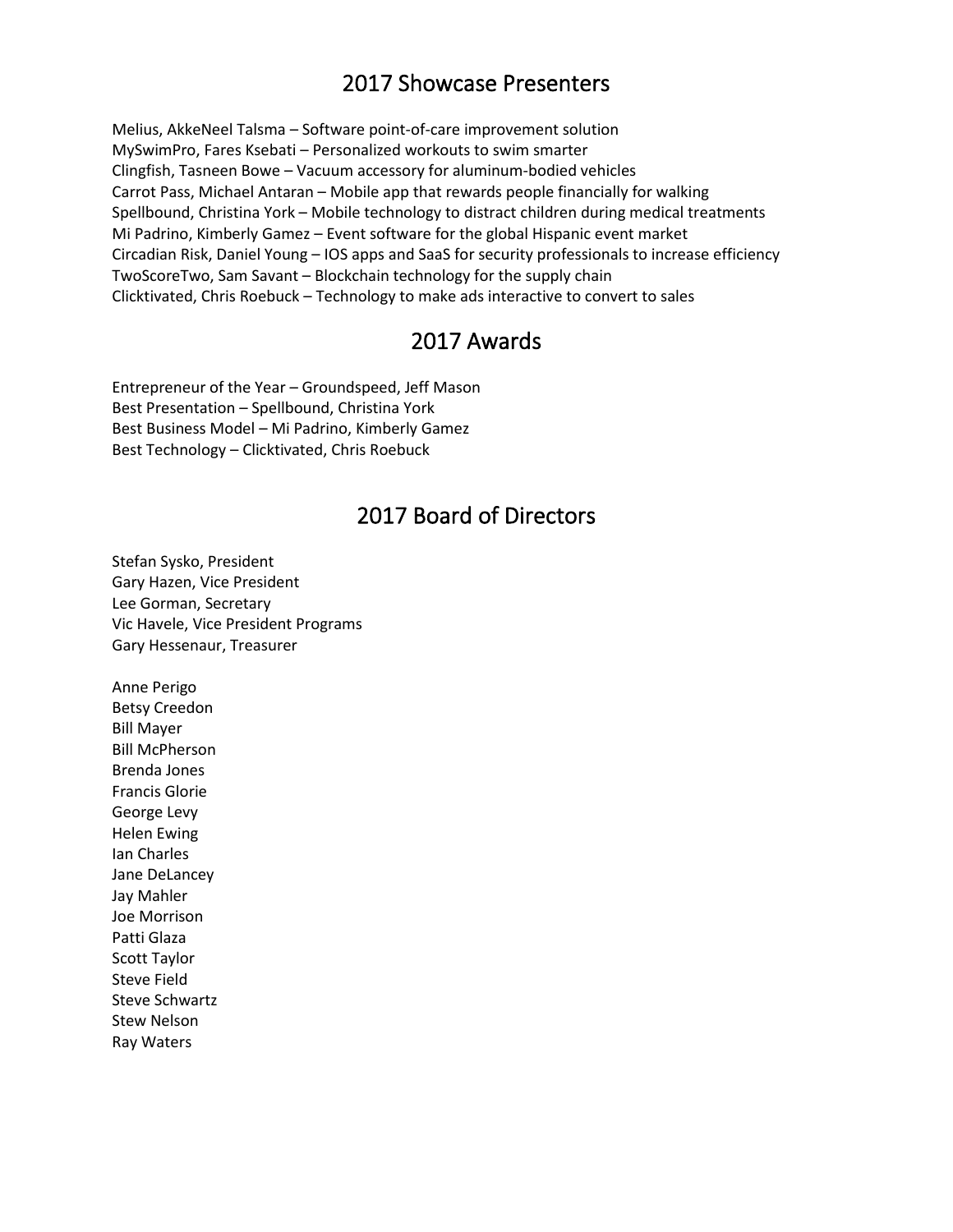Mandy & Pandy, Christopher Lin - Teaching American Kids Chinese with interest and fun. CoPilot Vision Systems, John Gray – A rear view vision system for the commercial heavy-duty trucks. MedKairos, Michael Moore – MedKairos is automating the cancer biopsy assessment process. Advaita, Sorin Draghici – Advanced tools to improve drug development and patient care. Ascape Audio, Paul Schrems – A wireless technology design company with true wireless earbuds. HLX Engines, Evan Collins – Building an innovative multi-fuel combustion engine for increased efficiency. SmileBond, Dr. William C. Vuillemot – Helping dentists to deliver brilliant smiles to their patients. Legacy Shave, Mike Gutow – A unique and patented technology for better shaving experience.

#### 2018 Awards

Entrepreneur of the Year – Dug Song, Duo Security, Inc. NEF Rising Star of the Year – Lisa McLaughlin, Workit Health Best Presentation – Pathware, Inc. (Formally MedKairos), Michael Moore Best Business Model – SmileBond, Dr. William C. Vuillemot Best Technology – HLX Engines, Evan Colins

#### 2018 Board of Directors

Stefan Sysko, President Gary Hazen, Vice President Lee Gorman, Secretary Vic Havele, Vice President Programs Gary Hessenaur, Treasurer

Anne Perigo Betsy Creedon Bill Mayer Bill McPherson Brenda Jones Francis Glorie Helen Ewing Jane DeLancey Jay Mahler Joe Morrison Patti Glaza Scott Taylor Steve Field Steve Schwartz Stew Nelson Ray Waters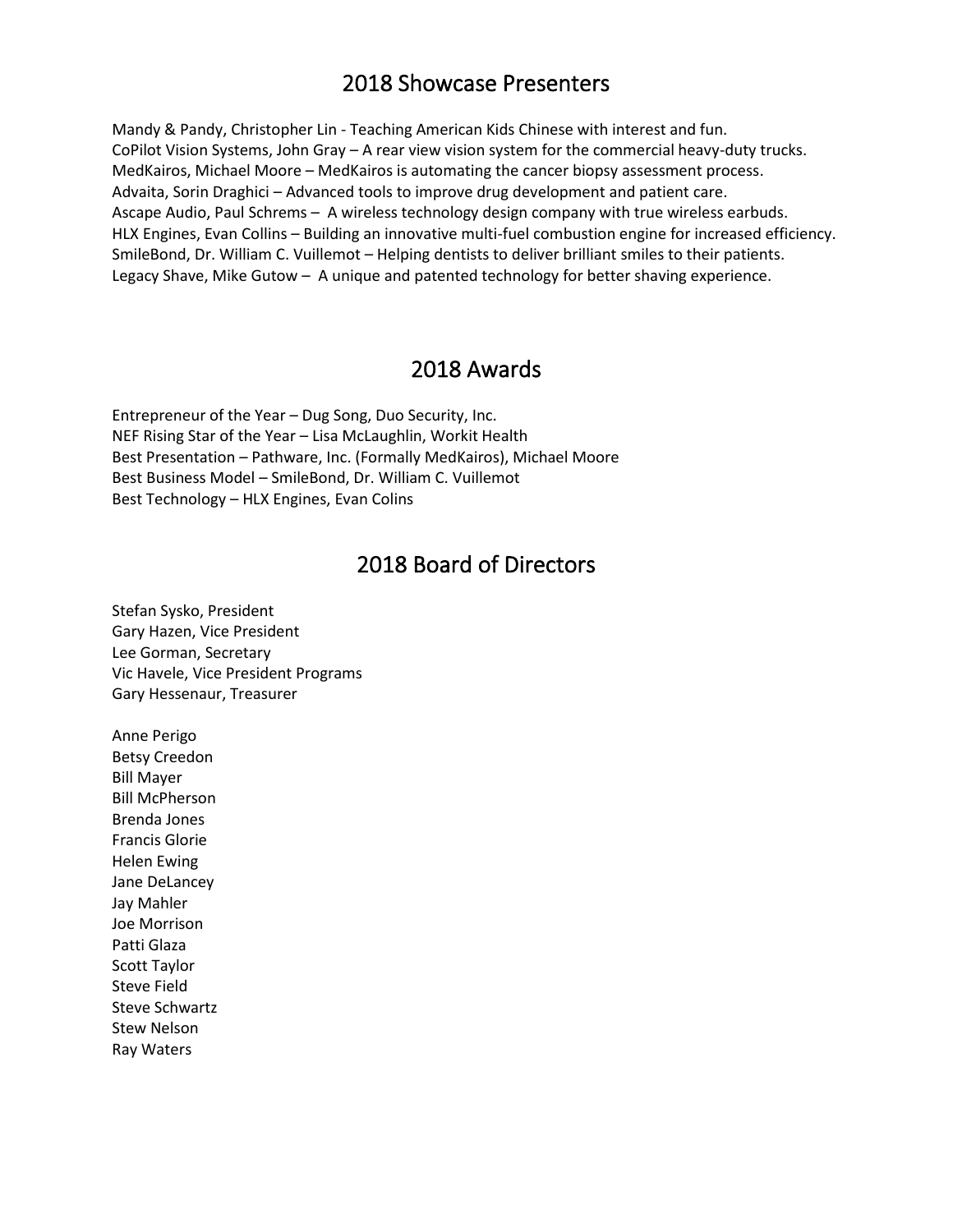EagleView Imaging, Francis Glorie, CEO eScapes Network, Robert Oklejas, Co-Founder & CEO Giggso, Ravi Venugopal, Founder & CEO InheRET, Dr. David Keren, CEO Life Magnetics, Kevin Hagedorn, Ph.D., Founder & President

#### 2019 Awards

Entrepreneur of the Year – Danny Ellis, Skyspecs NEF Rising Star of the Year – Fares Ksebati, MySwimPro Best Presentation – InheRET, David F. Keren, MD Best Business Model – eScapes Network, Robert Oklejas Best Technology – Life Magnetics, Kevin Hagedorn

#### 2019 Board of Directors

Vic Havele, President Gary Hazen, Vice President Lee Gorman, Secretary Stefan Sysko, Vice President Programs Gary Hessenaur, Treasurer

April Davis Jane DeLancey Luke Donahue Steve Field Patti Glaza Francis Glorie Paul Henchey Jay Mahler Bill Mayer Bill McPherson Joe Morrison Stew Nelson Anne Perigo Steve Schwartz Scott Taylor Ray Waters